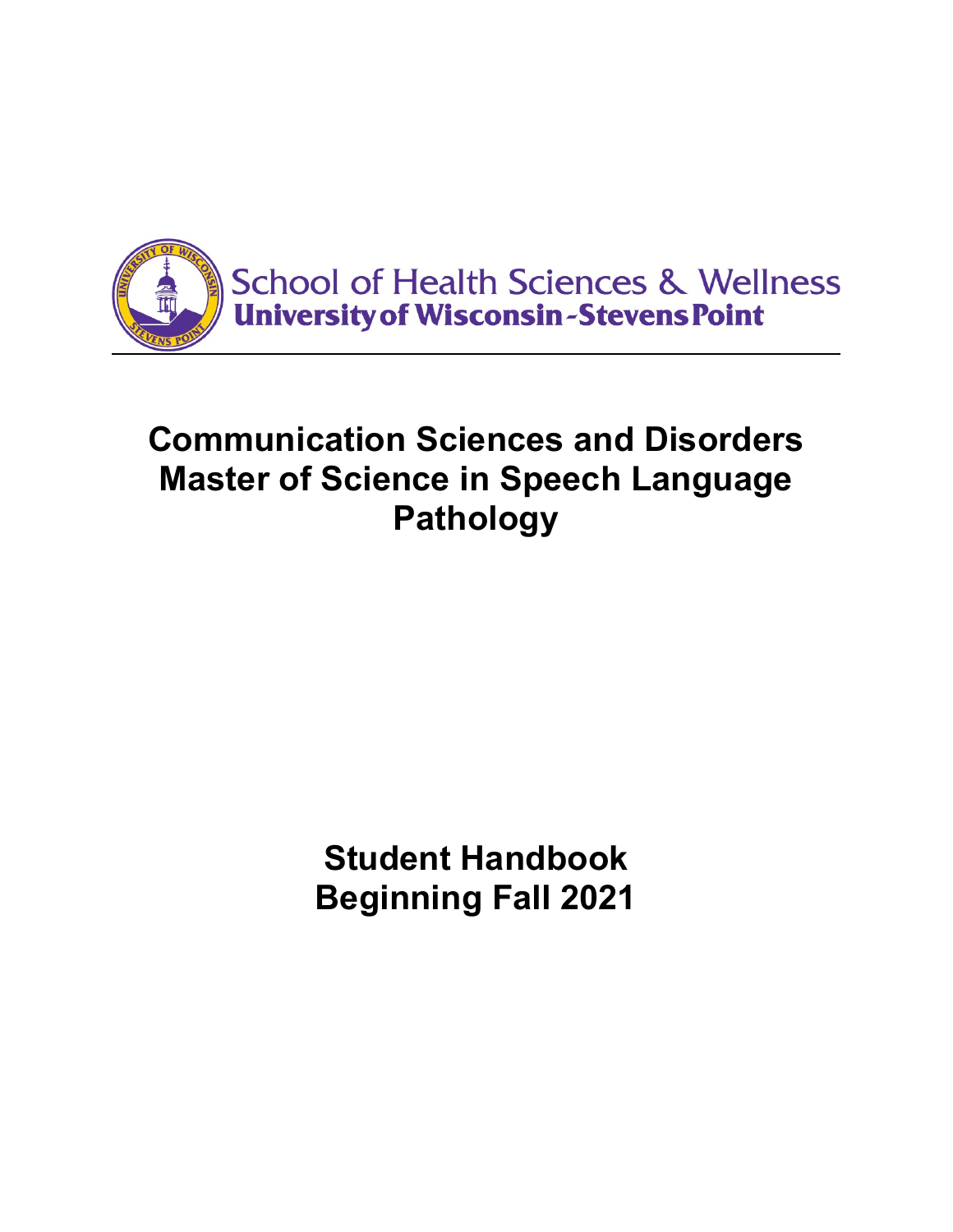# **TABLE OF CONTENTS**

| <u>INDLL VI VUNTLINIV</u>                                                                                                                                                                                                                                                                                                                                                                  |                                                                          |
|--------------------------------------------------------------------------------------------------------------------------------------------------------------------------------------------------------------------------------------------------------------------------------------------------------------------------------------------------------------------------------------------|--------------------------------------------------------------------------|
| <b>INTRODUCTION</b>                                                                                                                                                                                                                                                                                                                                                                        | Page                                                                     |
| <b>GENERAL INFORMATION</b><br><b>History and Community</b><br><b>Graduate School Mission Statement</b><br>The Graduate Program<br><b>ASHA Standards</b><br><b>Instructional Resources</b><br>Grievance Policies & Procedures for Students<br><b>Students with Disabilities</b><br><b>Assistantship Responsibilities</b><br><b>Graduate Student Rooms and Keys</b><br>Academic "Dress Code" | 1<br>1<br>$\overline{2}$<br>$\overline{2}$<br>3<br>3<br>4<br>4<br>5<br>5 |
| <b>ADMISSION REQUIREMENTS</b><br><b>Academic and Practicum</b><br>Grade Point Average (GPA)<br><b>Admission Procedures</b>                                                                                                                                                                                                                                                                 | 5<br>6<br>6                                                              |
| <b>PROGRAM REQUIREMENTS</b><br><b>Academic Credits</b><br><b>Clinical Practicum/Externship Credits</b><br><b>Clinical Practicum Hours and Grades</b><br>Commuting<br><b>Academic and Clinical Practicum Improvement Plans</b><br><b>Comprehensive Exams</b>                                                                                                                                | 7<br>$\overline{7}$<br>$\overline{7}$<br>$\overline{7}$<br>8<br>8        |
| <b>ADMISSION TO CANDIDACY</b><br>Application<br><b>Grade Criteria for Candidacy</b>                                                                                                                                                                                                                                                                                                        | 12<br>12                                                                 |
| ACADEMIC STATUS DURING CANDIDACY<br><b>Academic and Clinical Practicum Status</b>                                                                                                                                                                                                                                                                                                          | 12                                                                       |
| <b>ELIGIBILITY REQUIREMENTS AND ESSENTIAL FUNCTIONS</b>                                                                                                                                                                                                                                                                                                                                    | 13                                                                       |
| <b>SOCIAL MEDIA POLICY</b><br><b>GRADUATE RECORDS</b>                                                                                                                                                                                                                                                                                                                                      | 15<br>15                                                                 |
| APPROVAL FOR THE CLINICAL EXTERNSHIP<br><b>Out-of-State Externships</b><br><b>Externship Grade</b><br><b>Externship Approval Form</b>                                                                                                                                                                                                                                                      | 15<br>16<br>16<br>17                                                     |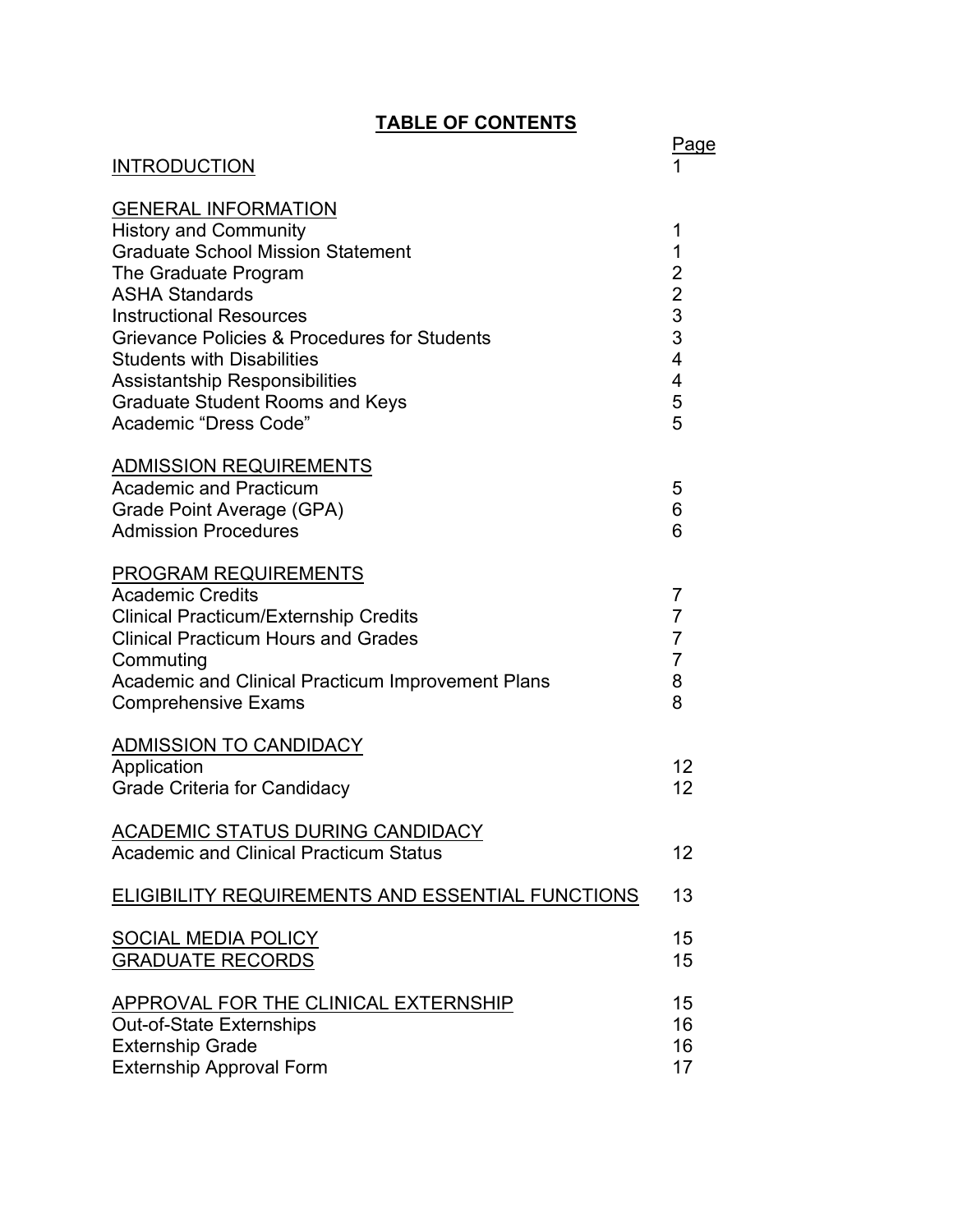| OTHER COMMUNICATION SCIENCE & DISORDERS FORMS    |    |
|--------------------------------------------------|----|
| Application for Candidacy/Graduate Plan of Study | 18 |
| Sample Application for Candidacy                 | 21 |
| Other Requirements (ASHA/DPI)                    | 24 |
| <b>Improvement Plan Form</b>                     | 25 |
| <b>GRADUATE PROGRAM</b>                          |    |
| <b>Course Sequence</b>                           | 27 |
| <b>Course Descriptions</b>                       | 28 |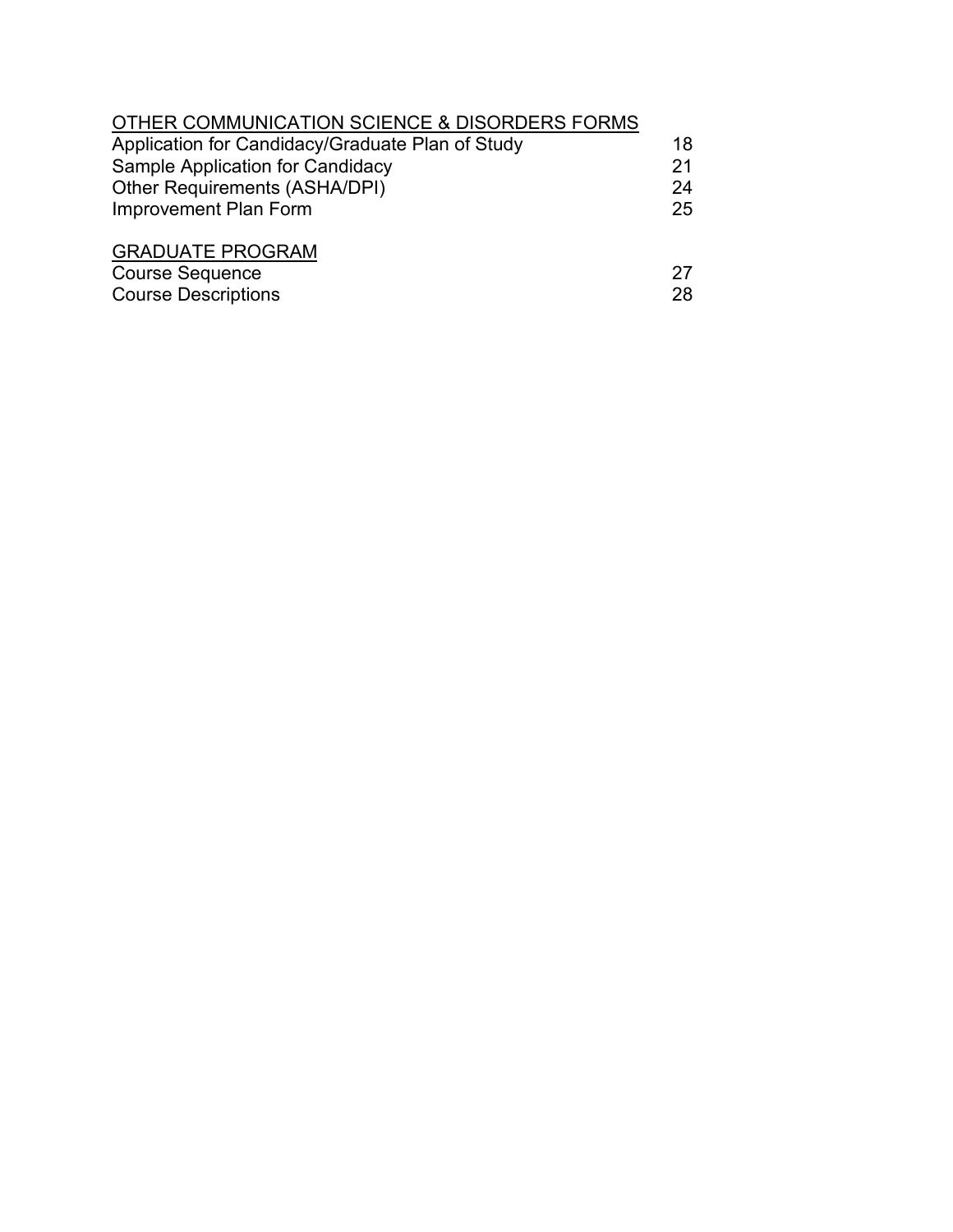#### **INTRODUCTION**

This handbook is intended to guide the student's academic plan of study and to clearly delineate the requirements of the Communication Sciences and Disorders (CSD) Department at the University of Wisconsin-Stevens Point (UWSP). It is not intended to replace the UWSP Course Catalog, which details the official requirements of the University for completion of the master's degree.

Portions of this handbook were designed using information taken from previous UWSP Communication Sciences and Disorders Graduate Handbooks, as well as graduate handbooks from Bowling Green State University and University of Wisconsin-Madison.

#### **GENERAL INFORMATION**

#### **History and Community**

The University opened in the Fall of 1894 as the Stevens Point Normal School.

Throughout the intervening years, the Normal School became the Central State Teachers College, Wisconsin State College, and the Wisconsin State University- Stevens Point. In 1971, it was designated as the University of Wisconsin-Stevens Point. The University of Wisconsin-Stevens Point shares in the mission of the University of Wisconsin System,

#### <https://www.uwsp.edu/about/Pages/missionStatement.aspx>

Course work in speech-language pathology and audiology was initially taught in 1962, and departmental status was obtained in 1967. In 1970, the School of Communicative Disorders was officially formed and became part of the College of Professional Studies (CPS). In 2015, the name was changed to the School of Communication Sciences and Disorders. On July 1, 2020, three Schools in the College of Professional Studies merged to become the School of Health Sciences and Wellness. Communication Sciences and Disorders is now a department in that School.

#### **Graduate School Mission Statement**

The mission of the graduate program in the Communication Sciences and Disorders Department at the University of Wisconsin-Stevens Point is to provide a foundation of professional preparation in speech-language pathology, see <https://www.uwsp.edu/health/Pages/graduate/slp/mission.aspx> . Students will engage in critical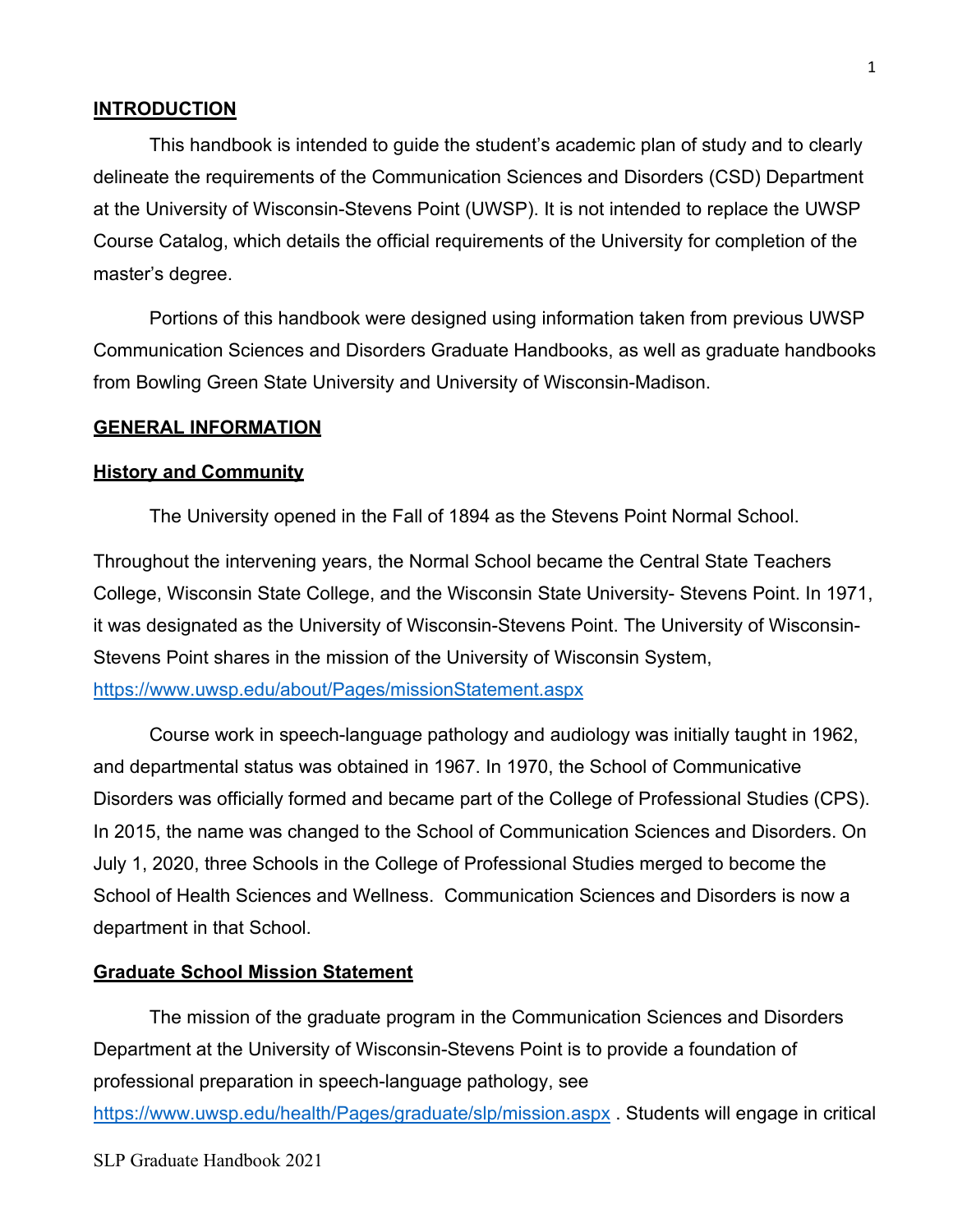thinking by integrating the evidence base into clinical practice. Students will develop the necessary knowledge and skills to competently assess and treat individuals with speech, language, hearing, and/or swallowing disorders from diverse backgrounds in a variety of community and work settings. The program is designed to promote a healthy and thriving community by serving and advocating for the people of Central Wisconsin.

#### **The Graduate Program**

The CSD Department in the College of Professional Studies offers the Master of Science Degree in Speech-Language Pathology, and a Doctorate of Audiology with UW-Madison.

#### **Standards Set by the American Speech Language Hearing Association**

The speech-language pathology master's program UW-Stevens Point is accredited by the American Speech Language Hearing Association (ASHA) Council on Academic Accreditation (CAA). All academic and clinical coursework meet the standards and requirements for the ASHA Certificate of Clinical Competence in speech language pathology and Wisconsin Department of Safety and Professional Services licensure. By completing additional specified coursework, students may also demonstrate proficiency in the ten Wisconsin Teacher Standards (PI 34.02) and meet the requirements for school certification through the Wisconsin Department of Public Instruction.

The standards developed by ASHA are based on knowledge and skill achievement (KASA). These standards specify the knowledge and skills that a student must demonstrate before beginning the Clinical Fellowship (CF), and are listed in an ASHA document entitled "Knowledge and Skills Acquisition (KASA) Summary Form and Verification Form for Certification in Speech-Language Pathology", see [https://www.asha.org/certification/2020-slp](https://www.asha.org/certification/2020-slp-certification-standards/)[certification-standards/](https://www.asha.org/certification/2020-slp-certification-standards/) . The CSD's academic and clinical coursework provide students with the opportunity to progress towards the development of these specified skills and knowledge.

Students will track formative assessments of their progress of the learning objectives specified by the ASHA standards. The skills and knowledge are acquired across a continuum, with increasing levels of independence, consistency, and problem- solving expected to occur over time. Students are encouraged to carefully monitor their progress and take responsibility for documenting academic and clinical experiences that provide evidence of knowledge and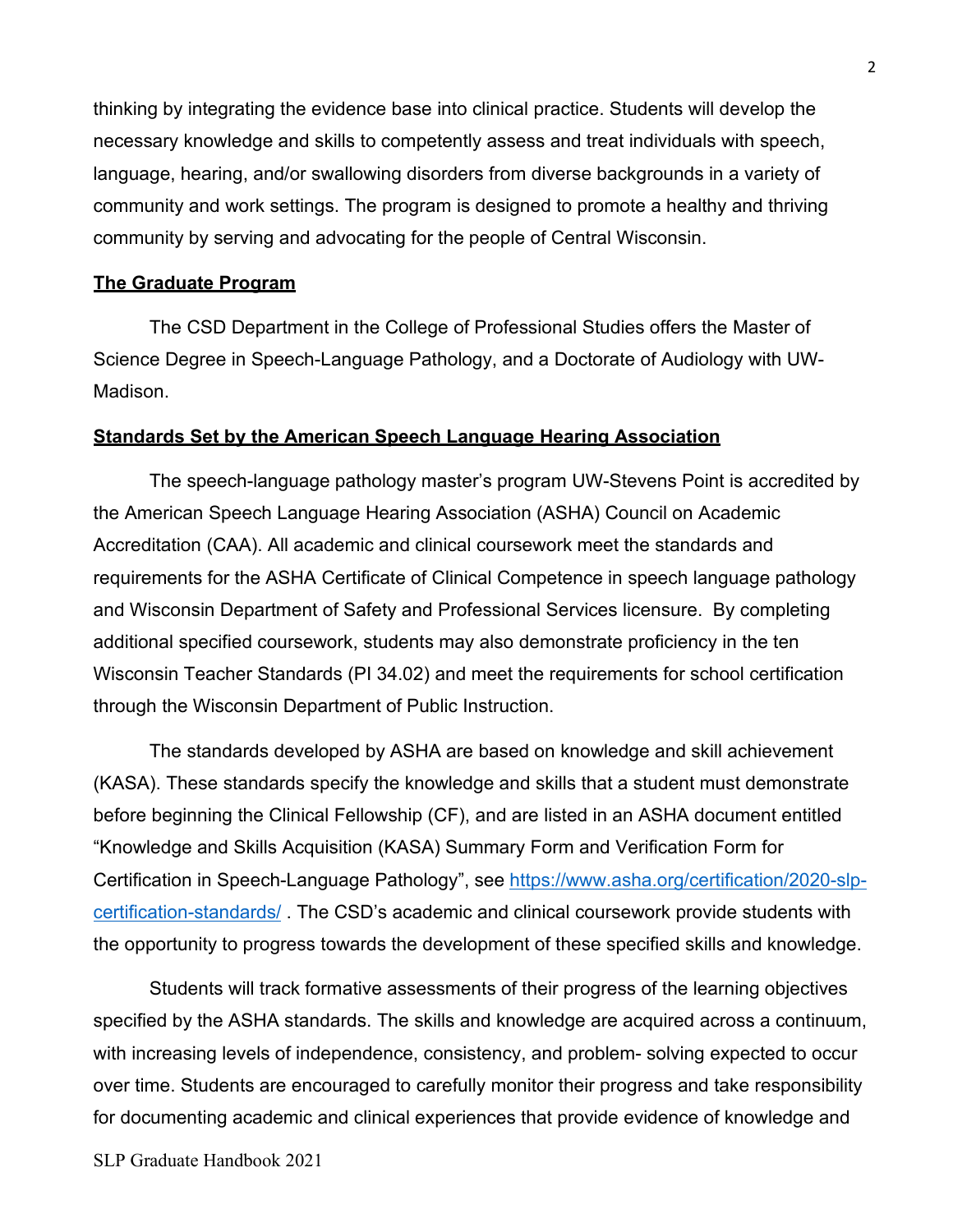skills. Assessment of each student's progress towards meeting the applicable skills is an ongoing effort throughout the student's program, and is the joint responsibility of students, academic instructors, and clinical instructors. The CSD faculty meet each semester to discuss each student's progress on the standards.

If knowledge and skills are not demonstrated at the expected level, an improvement plan will be developed to facilitate progress *(see section entitled "Academic and Clinical Practicum Improvement Plans" and example "Improvement Plan for Academic and Clinical Knowledge and Skills").* These procedures reflect the responsibility of the CSD faculty to ensure quality student growth as defined by the ASHA standards. This written documentation helps to establish a plan to help students, who have areas of deficiency, improve to successfully complete the program.

#### **Instructional Resources**

In addition to the general instructional resources of the University, students in CSD have access to a variety of resources specific to Communication Sciences and Disorders. The Speech, Language, and Hearing Clinic at the University of Wisconsin-Stevens Point is an outpatient clinic providing diagnostic and therapeutic services for people who have speech, language, and hearing disorders. The clinic is housed within the Communication Sciences and Disorders Department and provides students with a variety of practicum experiences.

Facilities related to the clinical area include eight individual therapy rooms, four speech and language diagnostic rooms with associated observation rooms, an observation room, and augmentative and alternative communication and speech science labs. The Clinical Media Center (CMC) contains a variety of therapy materials, equipment, and diagnostic tests that students may utilize during their practicum experiences.

## **Grievance Policies & Procedures for Students**

The university has several policies and procedures pertaining to student grievances depending upon the nature of the concern. General complaint and grievance policies can be found in Chapter 4, Section 7-13 of the University Handbook. Concerns about sexual harassment, discrimination, and consensual relations can be found in Chapter 4, Section 15. Grievance policies for grades can be found in Chapter 7, Section 5.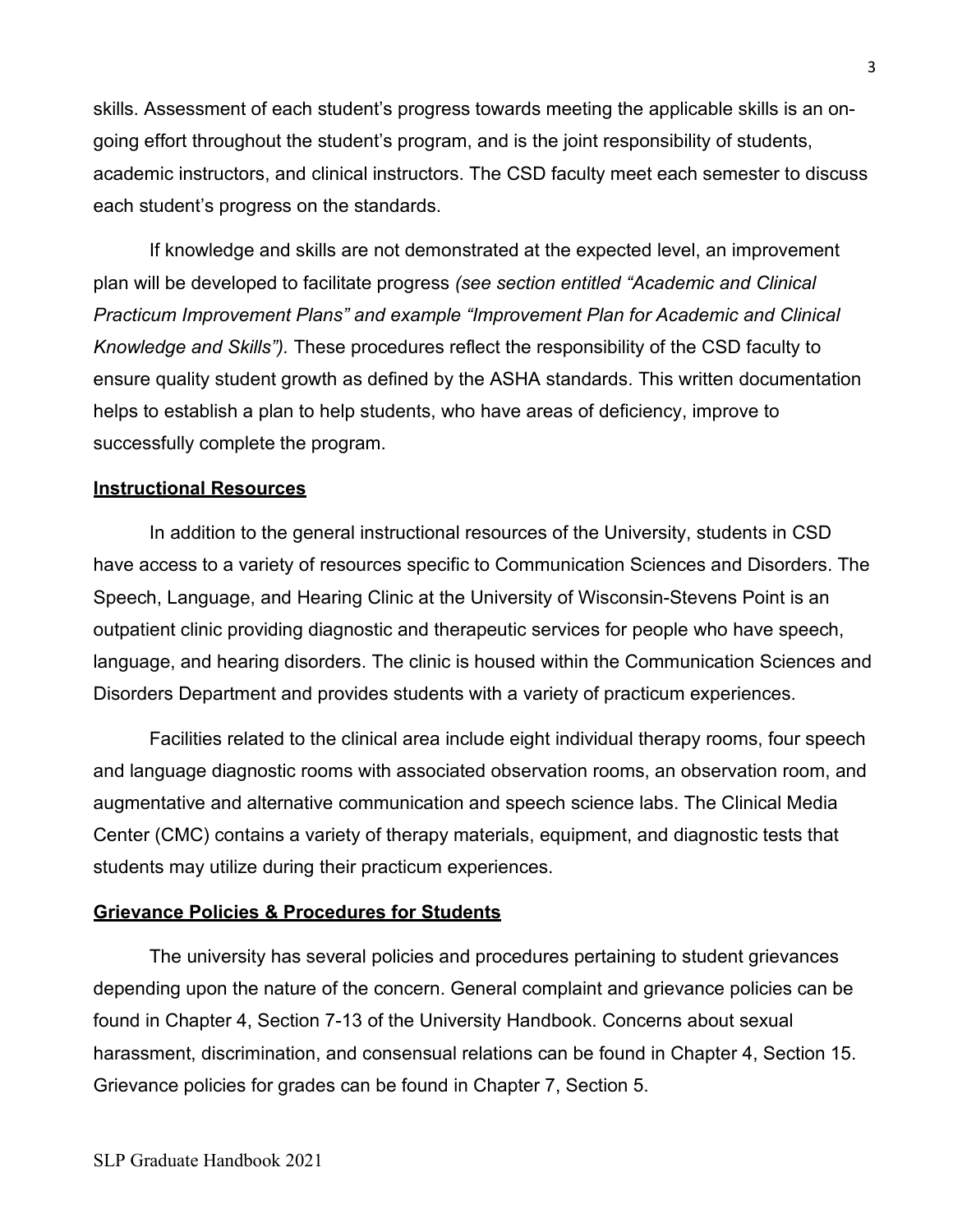Students may pursue all grievances with the Chair of the CSD Department. All academic concerns may be directed to one of the Co-Coordinators of Graduate Programs. Clinical education concerns may be directed to the Clinic Director. Every effort will be made at the department level to resolve the complaint or concern.

Questions and concerns related to academic and clinical training issues of the Department's accredited program should be directed to the Department Chair. Students may also contact the Council on Academic Accreditation in Audiology and Speech- Language Pathology, American Speech Language-Hearing Association, 2200 Research Boulevard #310, Rockville, Maryland 20850.

#### **Students with Disabilities**

In accordance with the University of Wisconsin-Stevens Point policy, if a student has a documented disability and requires accommodations to obtain equal access in a class or in clinical practicum, the student should contact the Disability Services office at (715) 346-3365 to verify their eligibility for accommodations.

#### **Assistantship Responsibilities**

Student assistantships are awarded based on students' academic and clinical performance in the program. The Chair of the CSD Department makes all decisions regarding those awards. Depending upon the availability of funds, as well as the number of qualified applicants, the Chair will attempt to provide financial assistance to as many students as possible for at least one semester of study.

During new graduate student orientation, the Chair of CSD will provide an explanation of expectations and examples of assistantship duties. Each semester, assistants will be given the name(s) of the faculty and staff member(s) who will supervise their work. Students are expected to fulfill the hours-per-week commitment for sixteen weeks each semester. It is the student's responsibility to seek-out the faculty member to whom they have been assigned to determine the nature of the assignment. Assistantship hours are to be recorded daily and emailed to the supervising faculty member by 2:00 pm on Fridays. Each assistant must get a rating of satisfactory to maintain the award. If a student receives 3 unsatisfactory ratings, the award will discontinue at that time.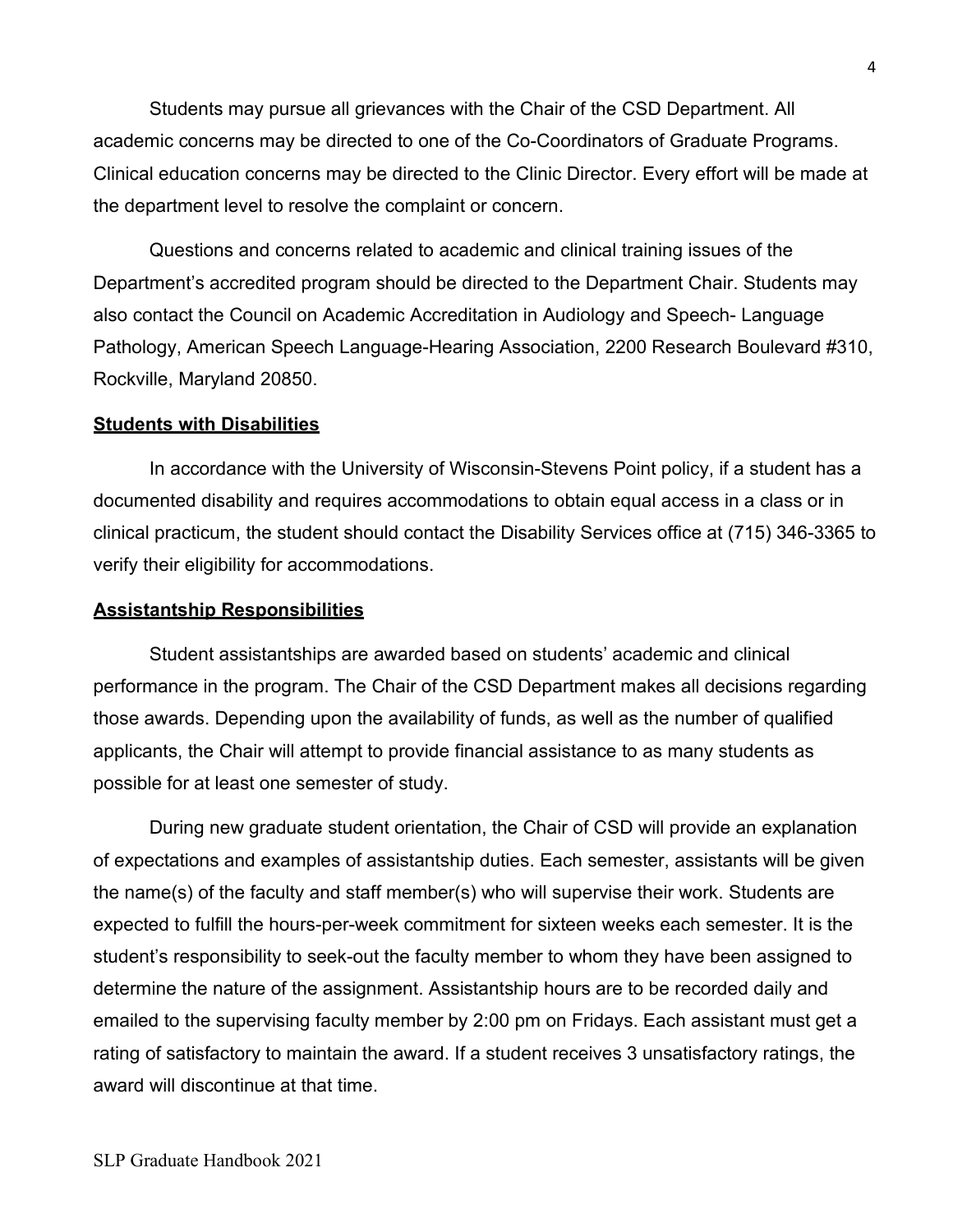#### **Graduate Student Rooms and Keys**

Office areas and tables are available to all graduate students. During orientation, a system for key pick up will be explained for each student to get a key for the building (a \$25.00 deposit fee is required). Each student will also be given the keypad code for the West clinic door. A key for each lab in the Clinic will be available to students via a sign-out system. Students should carefully guard any keys. For security reasons, entry doors should not be propped open at any time. Students must return all keys to the Academic Department Assistant in person prior to leaving for their externships.

#### **Academic "Dress Code"**

While there is no specific dress code for classes on non-clinic days (or for virtual classes), it is important to remember that the Speech, Language, Hearing Clinic is still an operating business. With that in mind, remember that what you wear is a reflection on the clinic and the department. Do not wear yoga pants, ripped jeans, flip flops, short shorts, strapless shirts/dresses, and midriff-baring tops when you are spending time in the department and will be walking around in the waiting room and clinical areas. Use your professional judgment and when in doubt, ask.

# **ADMISSION AND PROGRAM REQUIREMENTS FOR THE MASTER'S DEGREE IN SPEECH-LANGUAGE PATHOLOGY**

#### **ADMISSION REQUIREMENTS**

#### **Academic**

Applicants for the graduate degree in speech-language pathology and audiology must have completed an undergraduate major in Communication Sciences and Disorders including course work in each of the following areas: anatomy and physiology of the speech and hearing mechanism, human communication development, phonetics, audiology, developmental articulation and phonological disorders, language disorders, clinical procedures, aural rehabilitation, and speech and hearing science.

Deficiencies in the above areas must be completed before beginning the master's program. These courses will not be counted toward the graduate degree. Potential applicants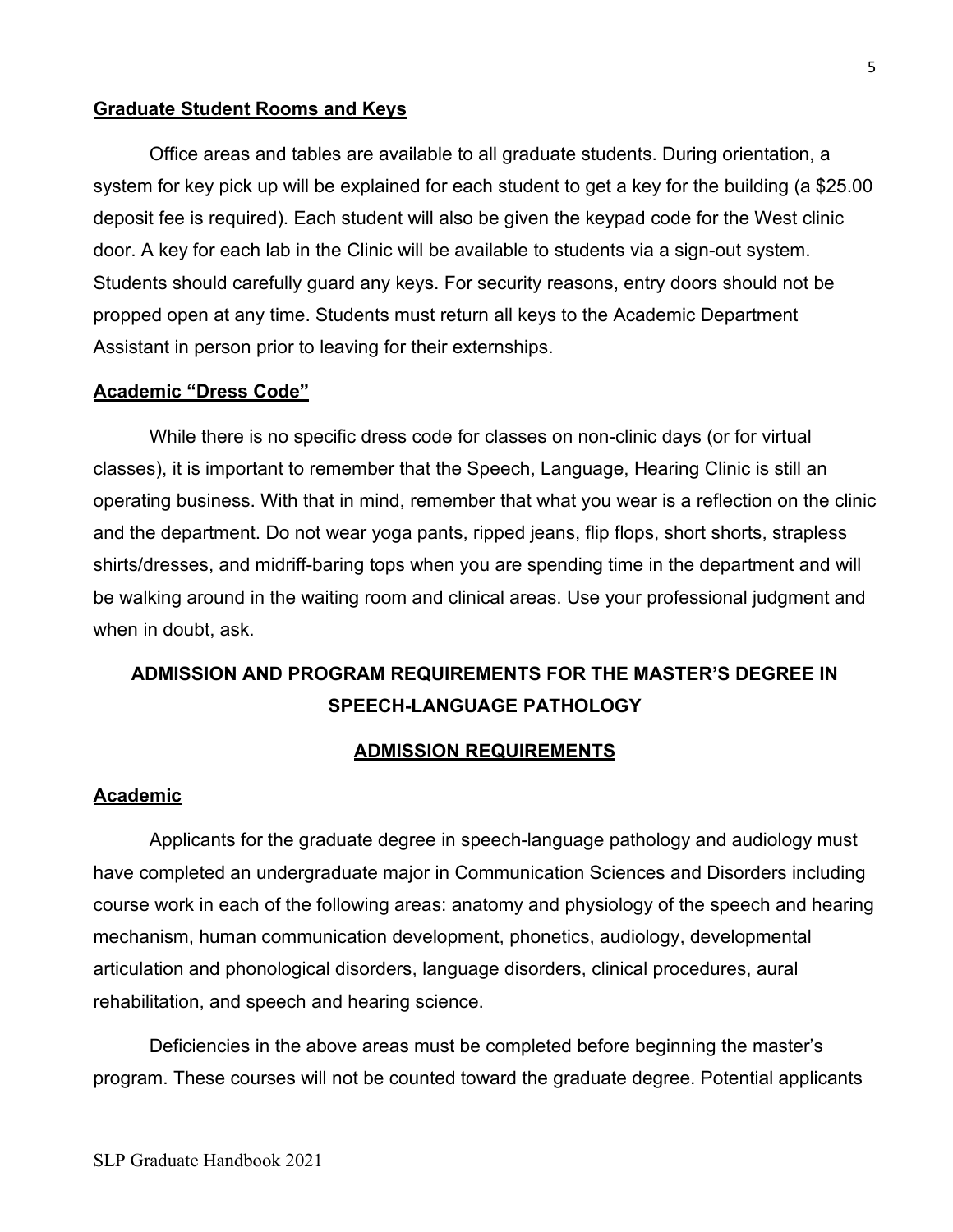who do not have an undergraduate degree in Communication Sciences and Disorders should consult with the one of the Coordinators of Graduate Programs.

## **Practicum**

The applicant should have completed a minimum of 25 guided clinical clock hours of observation prior to starting the program. If this requirement has not been met, the applicant will be required to obtain the hours prior to enrollment in graduate practicum or during the first semester of graduate practicum. Additionally, students must complete a background check prior to beginning any clinical placement.

## **Grade Point Average (GPA)**

A minimum of 2.8 (A=4.0) cumulative undergraduate GPA and a minimum of 3.0 in the major are required for consideration of acceptance into the graduate program. If accepted, a student with a cumulative undergraduate GPA of 2.80-2.99 will enter the program on probation for one academic semester. During this probationary enrollment, the student must complete a minimum of nine (9) academic credits with a grade of B or better in **each** course taken. If students fail to meet this requirement, they will be dismissed from the program.

## **Admission Procedures**

Application forms and materials must be received by the deadline specified for fall semester enrollment. Current transcripts, three (3) letters of recommendation (a minimum of two (2) must come from individuals familiar with the applicant's academic or clinical performance), a letter of intent, and scores from the Graduate Record Examination (GRE) must also be filed by the specified deadline. All applications must be submitted via the Communication Sciences and Disorders Centralized Application Service (CSDCAS).

Applicants will be evaluated for admission to the speech-language pathology program by the faculty and staff in the Communication Sciences and Disorders Department based on GPAs, letters of recommendation, letter of intent, and GRE scores.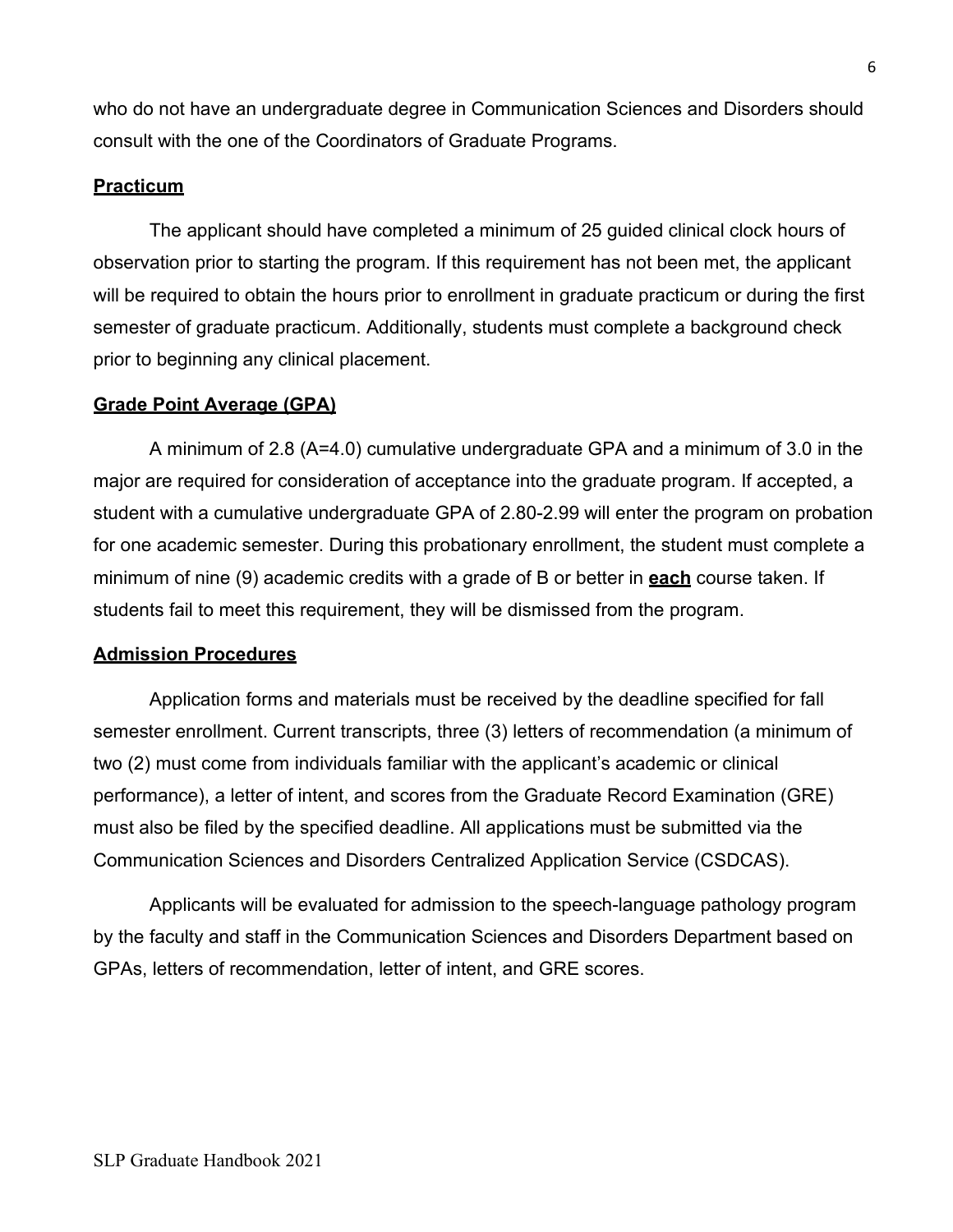#### **PROGRAM REQUIREMENTS**

Students will be required to meet ASHA's minimum requirements for clinical certification that are in effect at the time of the graduate program (i.e., 2020 Standards).

#### **Academic Credits**

Speech-language pathology graduate students will be required to complete a minimum of 34 graduate credit hours of academic course work. The academic course work will be selected to meet requirements for clinical and/or educational licensing as well as ASHA certification.

#### **Clinical Practicum/Externship Credits**

Students who major in speech-language pathology will complete a total of 19 credit hours of supervised clinical practicum. Three semesters and one summer session of graduate practicum and the full-time clinical externship are required. The required clinical externship CSD 795 (11 semester credits) is an extended clinical assignment outside the Speech, Language, and Hearing Clinic.

#### **Clinical Practicum Hours and Grades**

Students receive a grade for each clinical assignment (i.e., on-campus client(s), diagnostic team, off-campus practicum). Students must pass all clinical assignments/placements to pass practicum each semester and must pass each goal on the clinical evaluation form. If a student does not; the final grade can be no higher than a "C". Clinical clock hours will only be signed if the student earns a grade of B or better. A nonpassing grade of B- or below for any clinical assignment will likely result in an extension of the student's academic program.

#### **Commuting**

Some of you may be commuting to attend graduate school. Even so, you are expected to be available for clinic Monday-Friday 8:00-5:00 and for all classes as scheduled on the Timetable. You should not use your commuting time as an excuse for not collaborating with co-clinicians in person on clinical reports (if possible during the pandemic), nor should you schedule therapy, supervisory meetings, peer meetings for class projects, etc. around your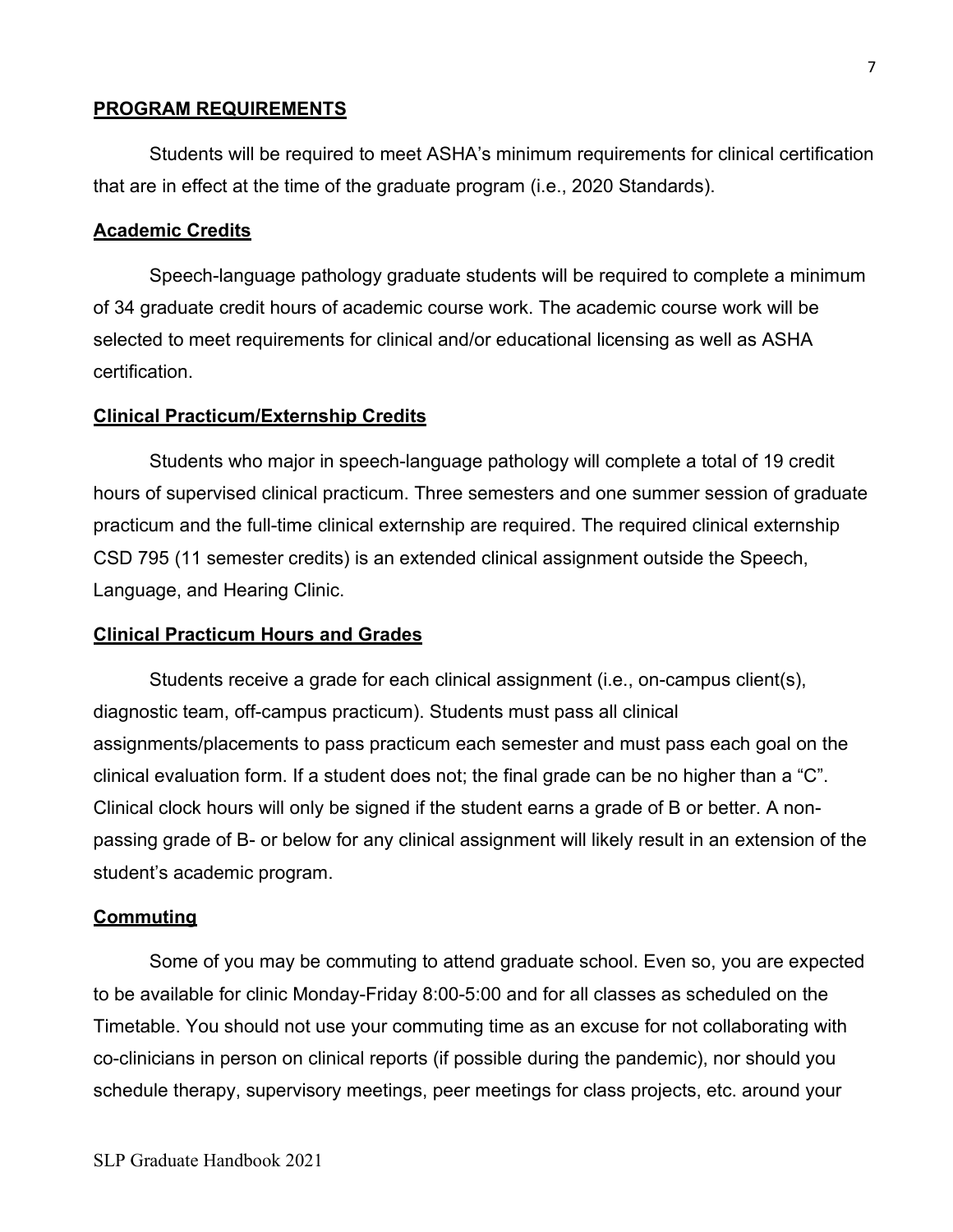commute. As a pre-professional you are expected to be fully available for classes, clinic, and collaboration.

#### **Academic and Clinical Practicum Improvement Plans**

Students who are having difficulty with essential abilities and/or meeting competencies in coursework and/or clinical assignments will receive a written improvement plan (see example). An improvement plan specifies the ASHA standard and competencies that the student has not met, as well as a statement explaining what the student must do to meet the competency level and a statement explaining what the faculty will do to provide opportunities for improved performance. If a student has an improvement plan, they must meet with each academic instructor and clinical supervisor regularly each semester the plan is in place to discuss it. The student must make satisfactory progress on each standard on the improvement plan to be considered for off-campus clinical practicum placements. Changes to practicum assignments and placements could extend the length of the student's program. All improvement plans must be completed prior to externship placement, as per Handbook section entitled "Approval for the Clinical Externship". The CSD Faculty determine whether the student has met the standards. If the student does not meet each standard on the improvement plan after a full 16-week semester, they will be dismissed from the program.

#### **Comprehensive Exams**

Students must receive passing grades on all comprehensive exam questions to graduate.

**What is the comprehensive exam?** It is a summative evaluation of a graduate student's knowledge. Students are required to demonstrate critical thinking skills by applying, integrating, and synthesizing information acquired across the ASHA Big Nine Areas, as related to clinical practice. The big-nine areas are articulation, fluency, voice and resonance, language, cognition, hearing, swallowing, social communication, and communication modalities. The comprehensive exam will consist of four questions.

Students will have one hour to respond to each question. Each exam question is written by a team of two faculty members. Comprehensive exam questions can be query or casebased, both of which require you to synthesize a broad range of knowledge. Case study questions present a contextualized, real-life problem or clinical situation. Query questions do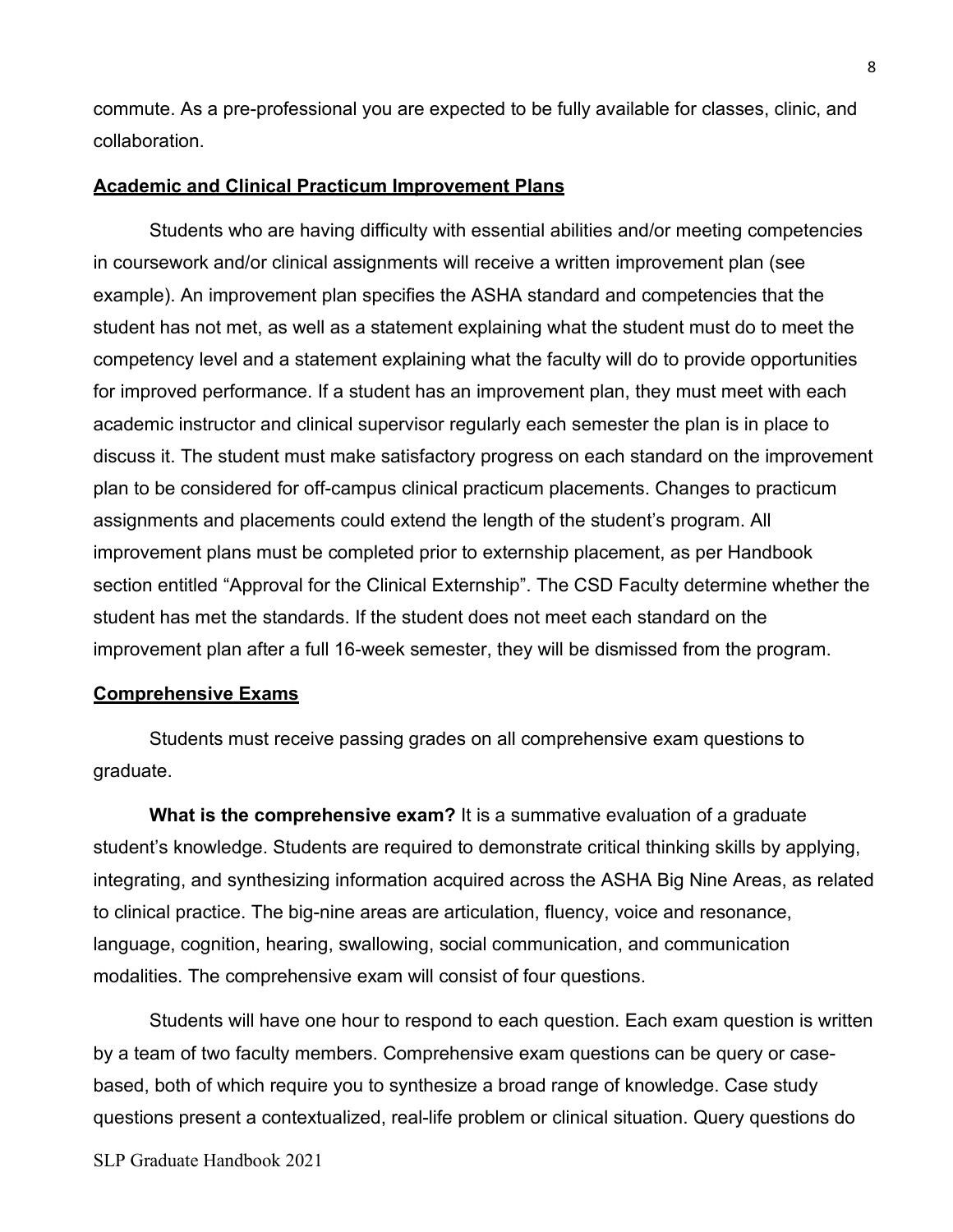not relate to a specific real or fictional situation but may ask you to take a position on a topic and justify your ideas with appropriate theory, principles, and practices, based upon literature and clinical experience.

## **How do I go about preparing for the comprehensive exam?**

- It is recommended that preparation for a comprehensive exam be ongoing during your graduate program with increased preparation during the entire semester preceding the exam. Create a timeline or break down of your study strategy.
- Form a study group with other students. One approach is to plan to meet every other week. At each meeting, focus upon a specific big-nine area. Break up the workload by having members study, lead a discussion, and ask questions about particular aspects of the area.
- Create practice questions. Based upon your review and studying, create a master list of possible questions. Practice answering random questions under simulated test conditions. See suggestion below about planning a writing strategy. Practice your writing strategy.
- Organize your materials. Re-read class notes, supplement as needed, coordinate handouts and articles that complement areas covered in your class notes, re- write notes and practice saying information aloud to strengthen your memory. Practice writing and saying information in your own words to assess your ability to explain information clearly and professionally.
- Write down main points of articles that you read. This forces you to think critically as you read and provides material to study later.
- Ask questions. As you progress through your classes each semester, ask your professors for explanation or clarification of information.
- Use the exam as an opportunity to comprehensively review your studies in the field of speech-language pathology. Organize your course materials and references for use in your externship, future professional work, and preparation for the PRAXIS exam.

## **What happens the day of the exam?**

• Each student will be assigned a workstation in the computer lab (pending pandemic modifications). The network cord will be disconnected to disallow access to the Internet or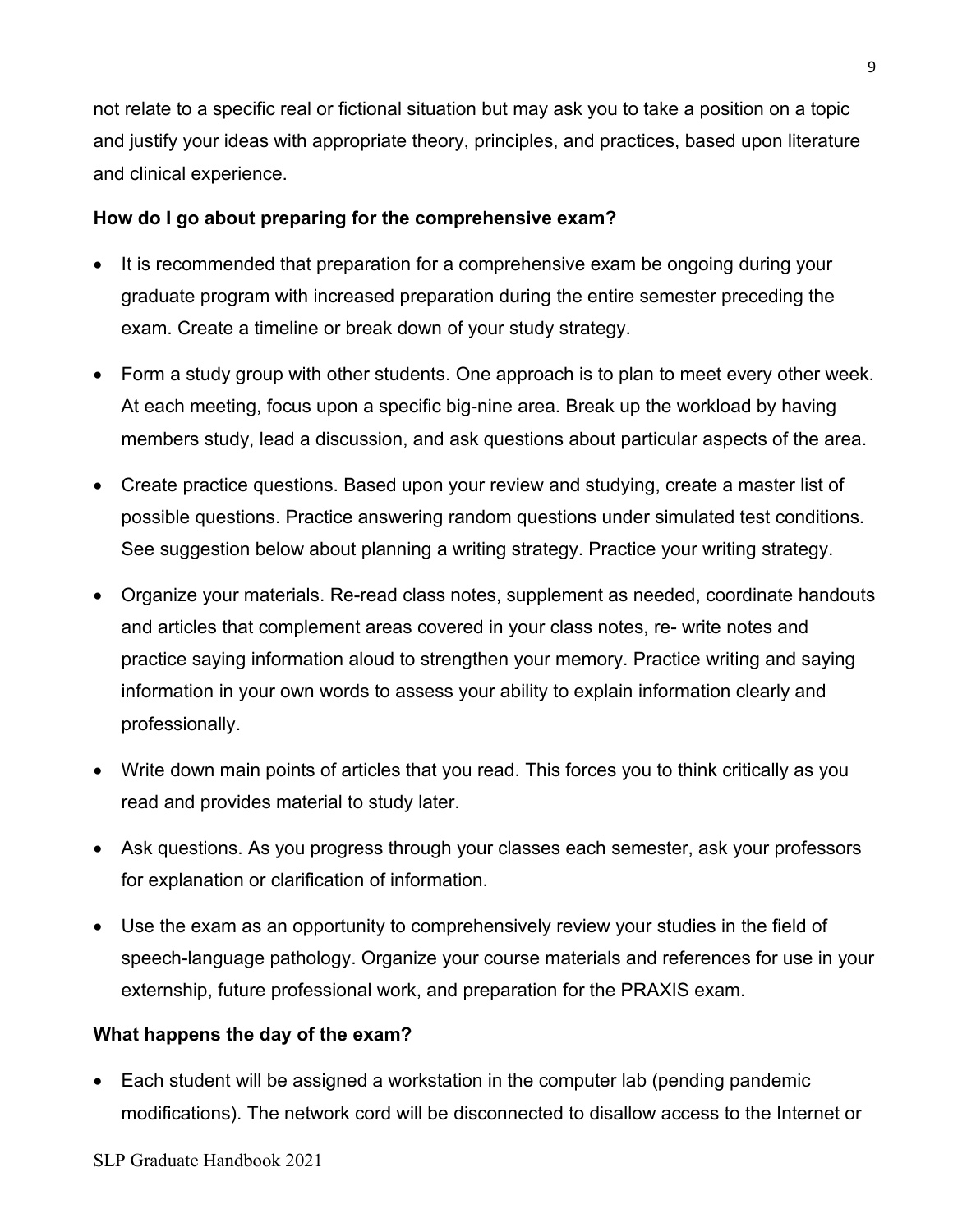any other programs. Pre-created files will be on each computer; one file for each question. Students will enter identifying information that allows for anonymity to the reader. Students will type responses in a Word document.

- Students will be provided a hard copy of one question each hour. Students will be provided a blue book and pencils for writing notes. The blue book will be turned in at the end of your exam.
- One student at a time will be allowed to leave the room for a break.
- Plagiarism or academic dishonesty of any sort will result in the immediate dismissal of the student from the exam room and a failing grade on the comprehensive exam.

## **What strategies will help me to write an effective response to questions?**

- Take time to read each question carefully. Underline each part of the question and be sure that you answer each part of the question. No matter how brilliantly you think you have answered a question, if it does not address what was asked, it does not count.
- Plan out a writing strategy. Take a few minutes of preparation time before you begin answering a question and save a few minutes for proofreading at the end. Jot down any thoughts or ideas that you have in response to the question. Outlining is recommended. A few minutes of prewriting will give you direction and focus and may calm your apprehension. A few minutes of prewriting may also improve the clarity and flow of your answers. Structure the response to help the readers. Structure rigidly and blatantly. State the thesis of your response up front. Help the reader to see what you are trying to accomplish with each part of your response (e.g., defining, contrasting, giving reasons, etc.). When you start writing, a quick introduction with a few sentences that directly answer the question posed is an effective way to get started. Avoid a lengthy introduction and get to the meat of the question. Be explicit in using transition words and phrases that let the reader easily follow your train of thought. Get your ideas on paper without getting overly hung-up on wording. Save time to read through and edit your answer for focus, wording, and clarity of meaning.
- Proofread for meaning and mechanics. Look for garbled meaning, misspelled words, and punctuations errors. Although the readers will focus on the content and quality of your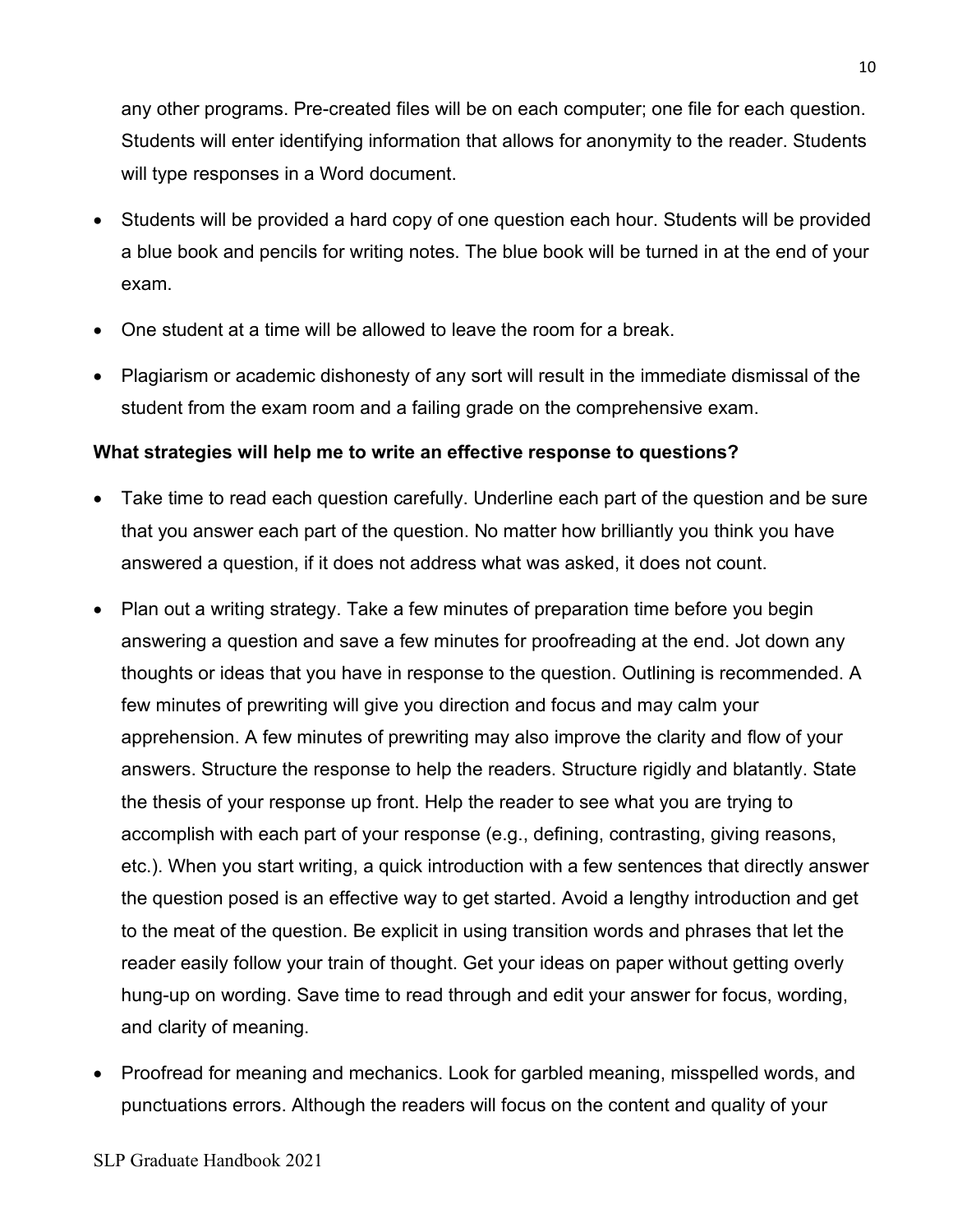answer, mechanical mistakes can be a distraction from the message you are trying to convey.

## **How are the exams scored?**

- Exams will be coded such that the readers will not know the identity of the student. Only after the scores have been determined will the identity of the student be revealed.
- Grading of each question will be done on a pass/fail basis and determined by the two writers/readers of each question.
- Criteria that the faculty may use to evaluate responses includes: 1) extent to which the response answers the question, 2) accuracy and thoroughness of the response, 3) ability to integrate and synthesize information, 4) organization and coherence of written expression, 5) conciseness and clarity of written expression.
- A passing grade must be earned for each question to pass the examination and graduate.

## **How do I find out about my results?**

• Three weeks after the exam, each student will receive a letter or email indicating whether they passed or failed the exam.

## **What if I do not pass all four questions?**

- Graduation is contingent upon passing all four questions.
- Students will have an opportunity to write an answer to a different question for each question failed.
- If the rewrite is failed, the student will be required to take an oral examination. Students will respond to broad questions in the same content area. A minimum of three faculty members will be involved in asking the questions and grading the student's response.
- If students fail the oral examination, they will be required to take additional coursework prior to attempting another comprehensive question. Students must pass all comprehensive questions prior to graduation.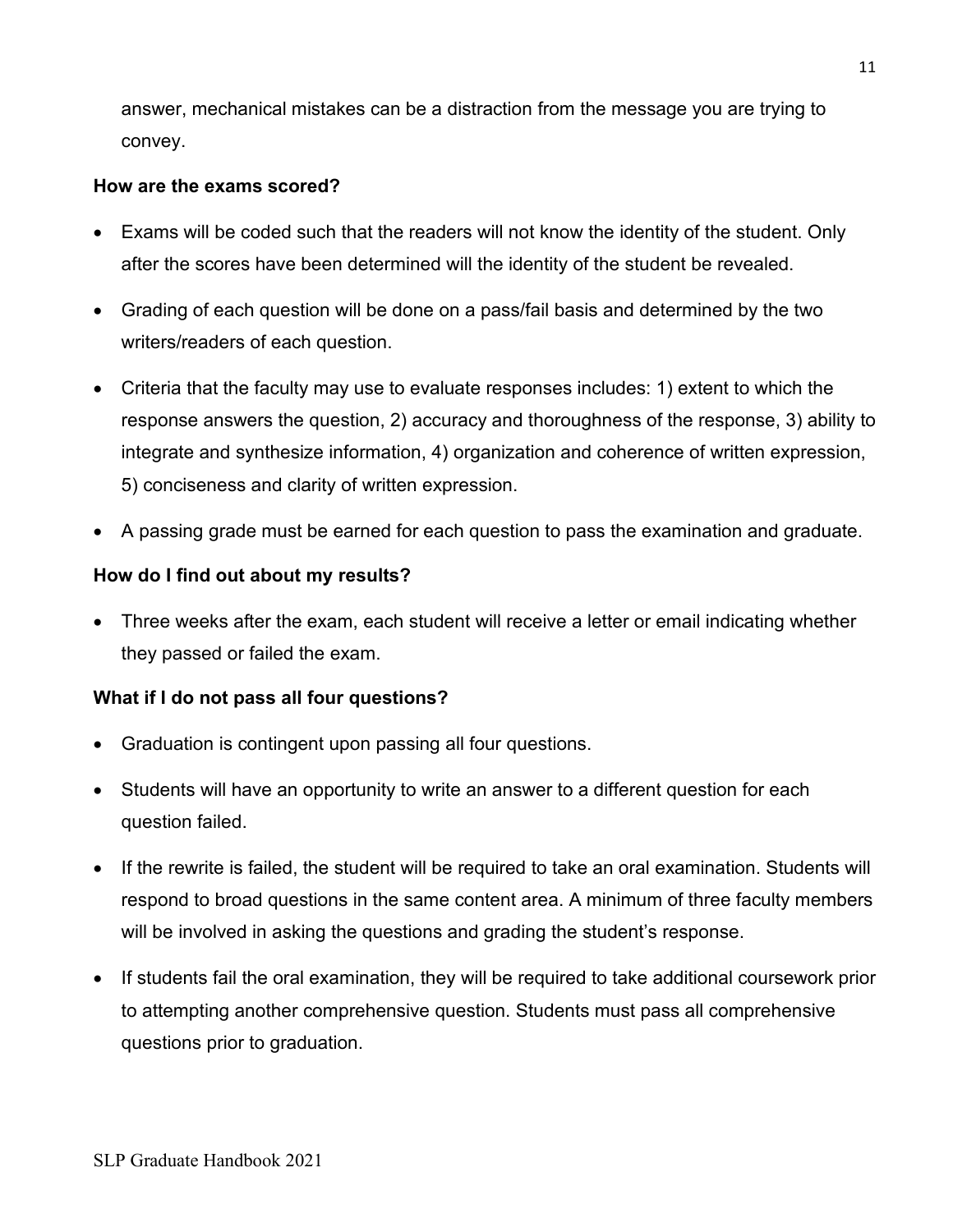## **ADMISSION TO CANDIDACY FOR THE MASTER'S DEGREE**

#### **Application**

After successful completion of a minimum of nine (9) academic semester credits, the student may apply for candidacy. The student **must** apply for candidacy no later than the middle of the next enrollment period (8th week of the spring semester). A Coordinator of Graduate Programs will inform students of the candidacy process, distribute, and collect the applications.

#### **Grade Criteria for Candidacy**

To be considered for candidacy the student must have a GPA of 3.0.

Students who do not earn a GPA of 3.0 will be placed on probation during the next enrollment period. The student may apply for and be considered for candidacy if a cumulative 3.0 GPA is obtained within the next nine (or more) credits. The student must meet the GPA requirements for candidacy after one probationary period. Failure to do so will result in dismissal from the program.

Students who have started their programs on a probationary basis and do not earn a B or better in **every** course taken during the first semester of graduate study will be dismissed from the program.

## **ACADEMIC STATUS DURING CANDIDACY**

#### **Academic and Clinical Practicum Status**

After admission to candidacy, all students are expected to maintain a minimum of a B average (3.0 GPA) **each** semester to remain in good standing. If a student's GPA is less than 3.0, they will be placed on probation during the next enrollment period. Consistent with University policy, students on probation must raise their overall GPA to a B or better with the next 9 graduate credits. See the online catalog for additional information. According to University policy "Grades of C will be accepted in no more than 8 of the 30 credits that apply toward a degree."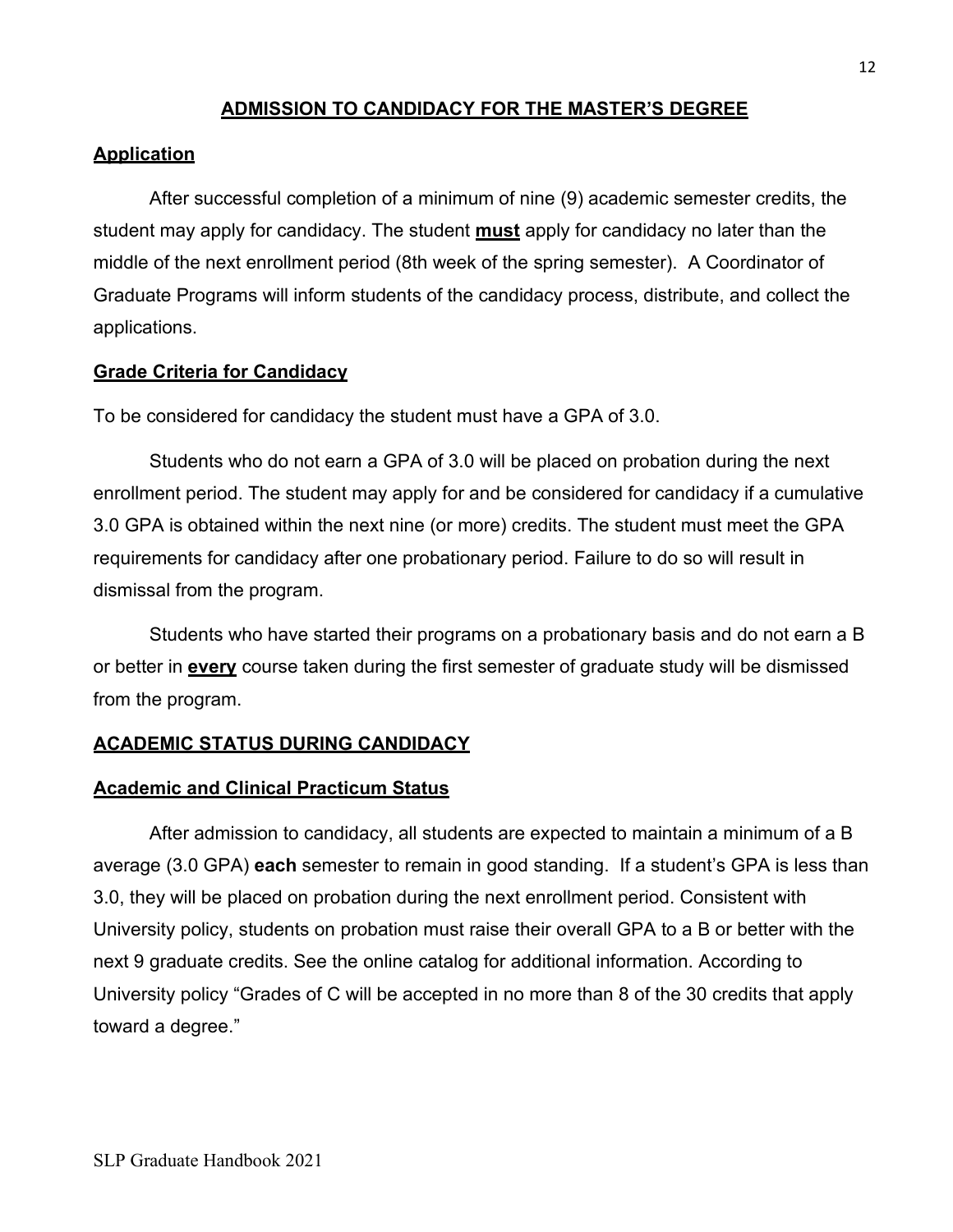**Eligibility Requirements and Essential Functions** (Schwarz et al. 2007**;** Retrieved from <http://www.csd.tcu.edu/files/EssentialFunctions.pdf> -August 24, 2010)

# **Council of Academic Programs in Communication Sciences and Disorders (2007)**

In order to acquire the knowledge and skills requisite to the practice of speech-language pathology to function in a broad variety of clinical situations, and to render a wide spectrum of patient care, individuals must have skills and attributes in five areas: communication, motor, intellectual-cognitive sensory-observational, and behavioral-social. These skills enable a student to meet graduate and professional requirements as measured by state licensure and national certification. Many of these skills can be learned and developed during the course of the graduate program through coursework and clinical experience. The starred items (\*), however, are skills that are more inherent and should be present when a student begins the program.

## **COMMUNICATION**

A student must possess adequate communication skills to:

- Communicate proficiently in both oral and written English language. (Language to be determined by program.) \*
- Possess reading and writing skills sufficient to meet curricular and clinical demands. \*
- Perceive and demonstrate appropriate non-verbal communication for culture and context. \*
- Modify communication style to meet the communication needs of clients, caregivers, and other persons served. \*
- Communicate professionally and intelligibly with patients, colleagues, other healthcare professionals, and community or professional groups.
- Communicate professionally, effectively, and legibly on patient documentation, reports, and scholarly papers required as a part of course work and professional practice.
- Convey information accurately with relevance and cultural sensitivity.

# **MOTOR**

A student most possess adequate motor skills to:

- Sustain necessary physical activity level in required classroom and clinical activities. \*
- Respond quickly to provide a safe environment for clients in emergency situations including fire, choking, etc.\*
- Access transportation to clinical and academic placements. \*
- Participate in classroom and clinical activities for the defined workday. \*
- Efficiently manipulate testing and treatment environment and materials without violation of testing protocol and with best therapeutic practice.
- Manipulate patient-utilized equipment (e.g. durable medical equipment to include AAC devices, hearing aids, etc.) in a safe manner.
- Access technology for clinical management (i.e. billing, charting, therapy programs, etc.).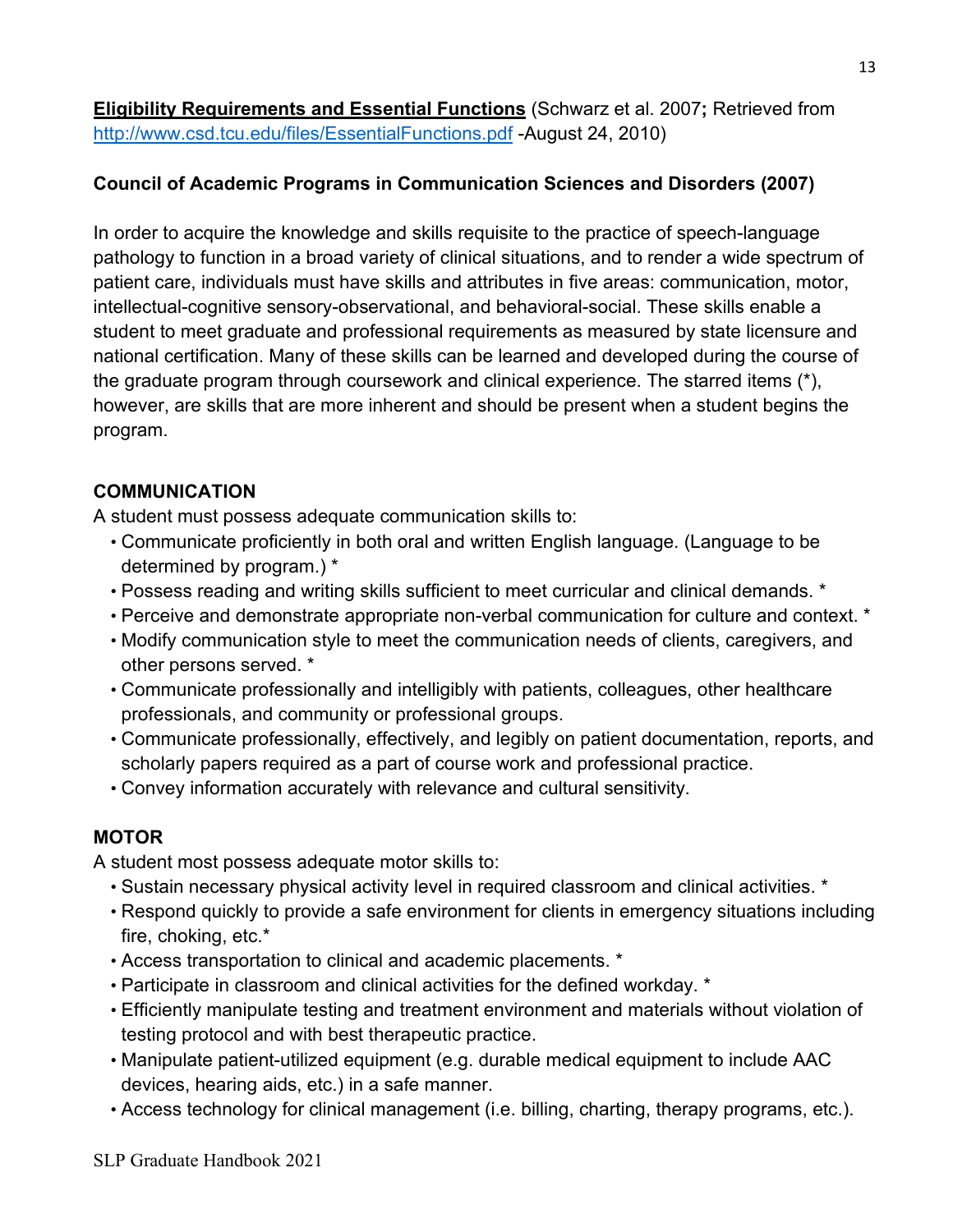# **INTELLECTUAL / COGNITIVE**

A student must possess adequate intellectual and cognitive skills to:

- Comprehend, retain, integrate, synthesize, infer, evaluate, and apply written and verbal information sufficient to meet curricular and clinical demands. \*
- Identify significant findings from history, evaluation, and data to formulate a diagnosis and develop a treatment plan.
- Solve problems, reason, and make sound clinical judgments in patient assessment, diagnostic and therapeutic plan, and implementation.
- Self-evaluate, identify, and communicate limits of one's own knowledge and skill to appropriate professional level and be able to identify and utilize resources in order to increase knowledge.
- Utilize detailed written and verbal instruction in order to make unique and dependent decisions.

## **SENSORY/OBSERVATIONAL**

A student must possess adequate sensory skills of vision, hearing, tactile, and smell to:

- Visually and auditorily identify normal and disordered (fluency, articulation, voice, resonance, respiration characteristics, oral and written language in the areas of semantics, pragmatics, syntax, morphology and phonology, hearing and balance disorders, swallowing cognition, social interaction related to communication).
- Identify the need for alternative modalities of communication.
- Visualize and identify anatomic structures.
- Visualize and discriminate imaging findings.
- Identify and discriminate findings on imaging studies.
- Discriminate text, numbers, tables, and graphs associated with diagnostic instruments and tests.
- Recognize when a client's family does or does not understand the clinician's written and or verbal communication.

## **BEHAVIORAL/SOCIAL**

A student must possess adequate behavioral and social attributes to:

- Display mature empathetic and effective professional relationships by exhibiting compassion, integrity, and concern for others. \*
- Recognize and show respect for individuals with disabilities and for individuals of different ages, genders, race, religions, sexual orientation, and cultural and socioeconomic backgrounds. \*
- Conduct oneself in an ethical and legal manner, upholding the ASHA Code of Ethics and university and federal privacy policies. \*
- Maintain general good physical and mental health and self-care in order not to jeopardize the health and safety of self and others in the academic and clinical setting. \*
- Adapt to changing and demanding environments (which includes maintaining both professional demeanor and emotional health).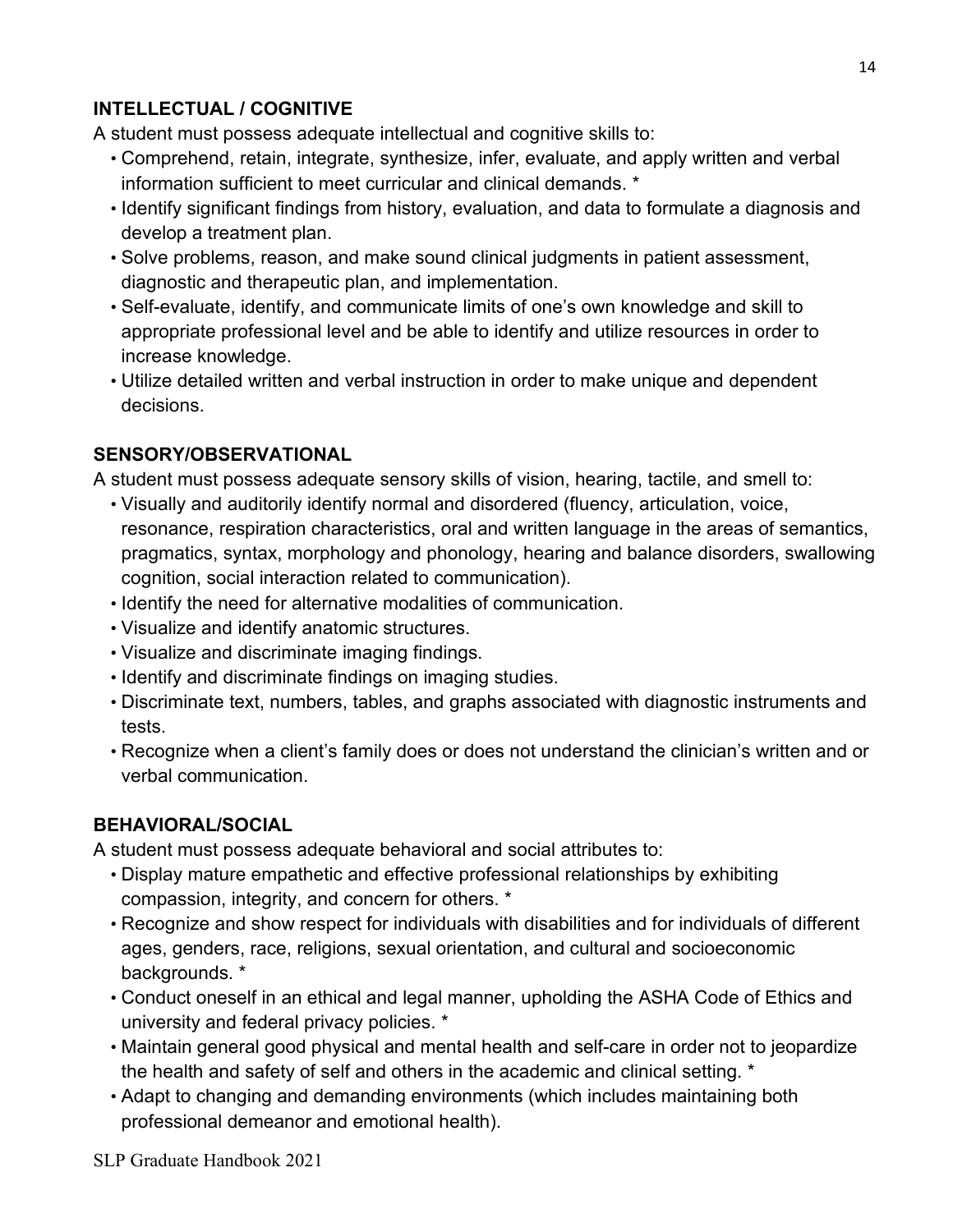- Manage the use of time effectively to complete professional and technical tasks within realistic time constraints.
- Accept appropriate suggestions and constructive criticism and respond by modification of behaviors.
- Dress appropriately and professionally.

## **Social Media Policy**

Students should not have contact with clients or caregivers on social media until after graduation. Students may not indicate in any way that they know someone via the clinic or have had them as a client when they are online. Identifying clients or caregivers would violate HIPAA and students may be subjected to federal regulations and penalties. Students should decline invitations from clients and caregivers citing clinic policy. Students are asked to make thoughtful and professional choices related to the images and content posted to social media (Facebook, Twitter, Instagram, Snapchat, etc.). People can screen grab images and content even while you believe it has disappeared.

## **Graduate Records**

Student files will be kept in the department for a period of 7 years after graduation and are available upon request. After 7 years, the student's transcripts, applications, and the clinical clock hour form will be archived at the University Library and the remainder of the student's file will be destroyed.

## **APPROVAL FOR THE CLINICAL EXTERNSHIP**

Students must demonstrate competencies in the knowledge and skills required by the American Speech-Language and Hearing Association to gain approval to begin their externship semester and to complete their Master of Science degree.

The following requirements must be met:

- Required academic coursework must be completed or in progress.
- Clinical requirements must be completed or in progress.
- Students must have an overall GPA of 3.0.
- Students must meet all academic and clinical competencies, with no remaining improvement plans.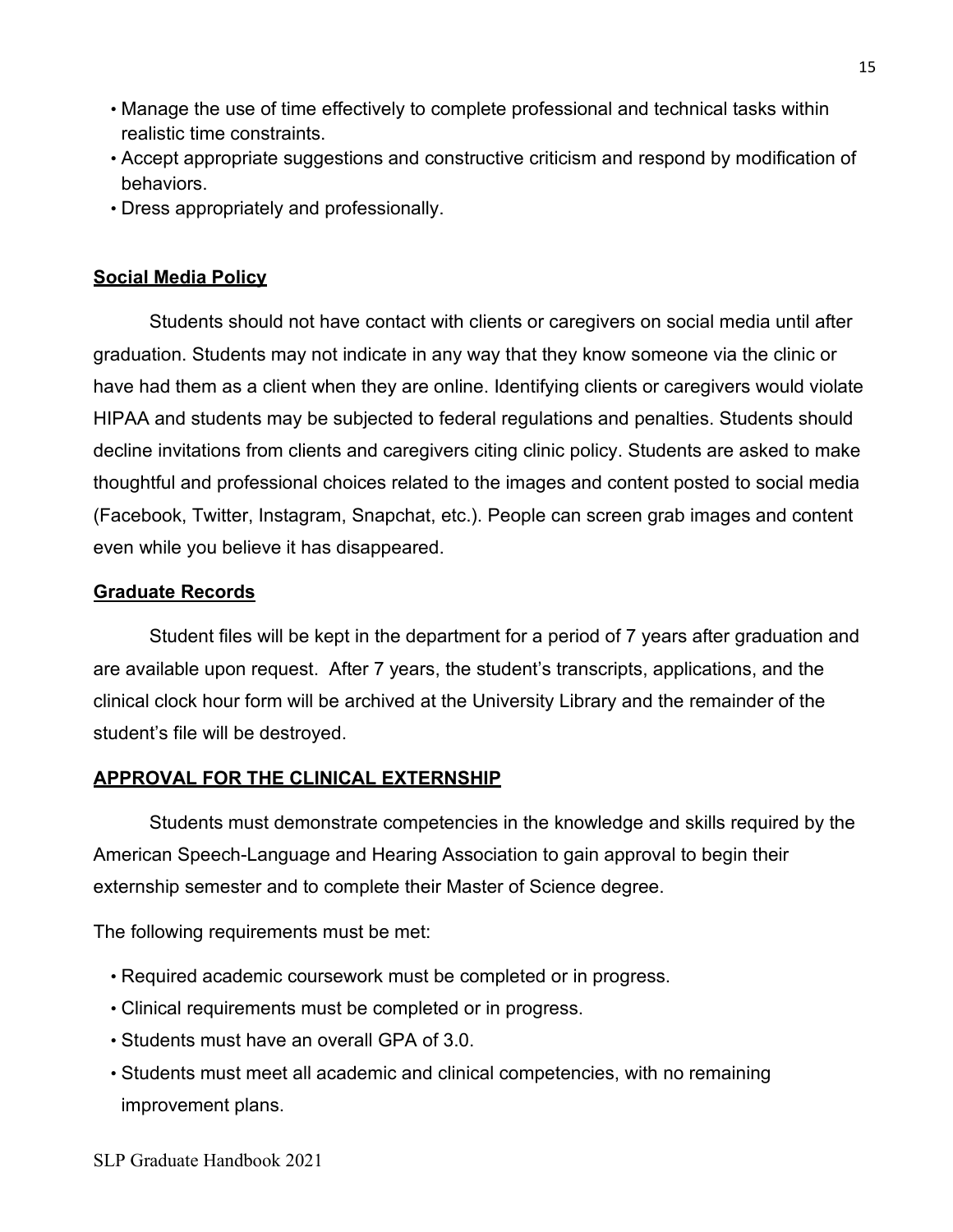• No additional concerns from the CSD faculty regarding successful completion of the externship have been noted.

 CSD 795 is the Externship semester where students spend 15-20 weeks at either a medical or school placement. The Director of Clinical Services will work with students on this placement. **Be aware that varying course fees may be applied for certain externship locations based on setting (clinical or school) and distance from campus.** This is not part of your 11 credits; however, course fees have been covered by financial aid.

The form on the next page must be finalized and signed by the Clinic Director, a Coordinator of Graduate Programs, and the CSD Chair prior to finalizing the externship placement. This signed form will remain in the student's file in the CSD Department.

## **OUT OF STATE EXTERNSHIPS**

See the CSD 795 Speech/Language Pathology Externship handbook for the revised policy on out-of-state externships.

## **EXTERNSHIP GRADE**

Students must receive a grade of a B or better for their externship semester clinical practicum. If students receive an unsatisfactory performance grade of a B- or lower during their extern semester, they may **request a second externship semester pending approval** by the Communication Sciences and Disorders Faculty.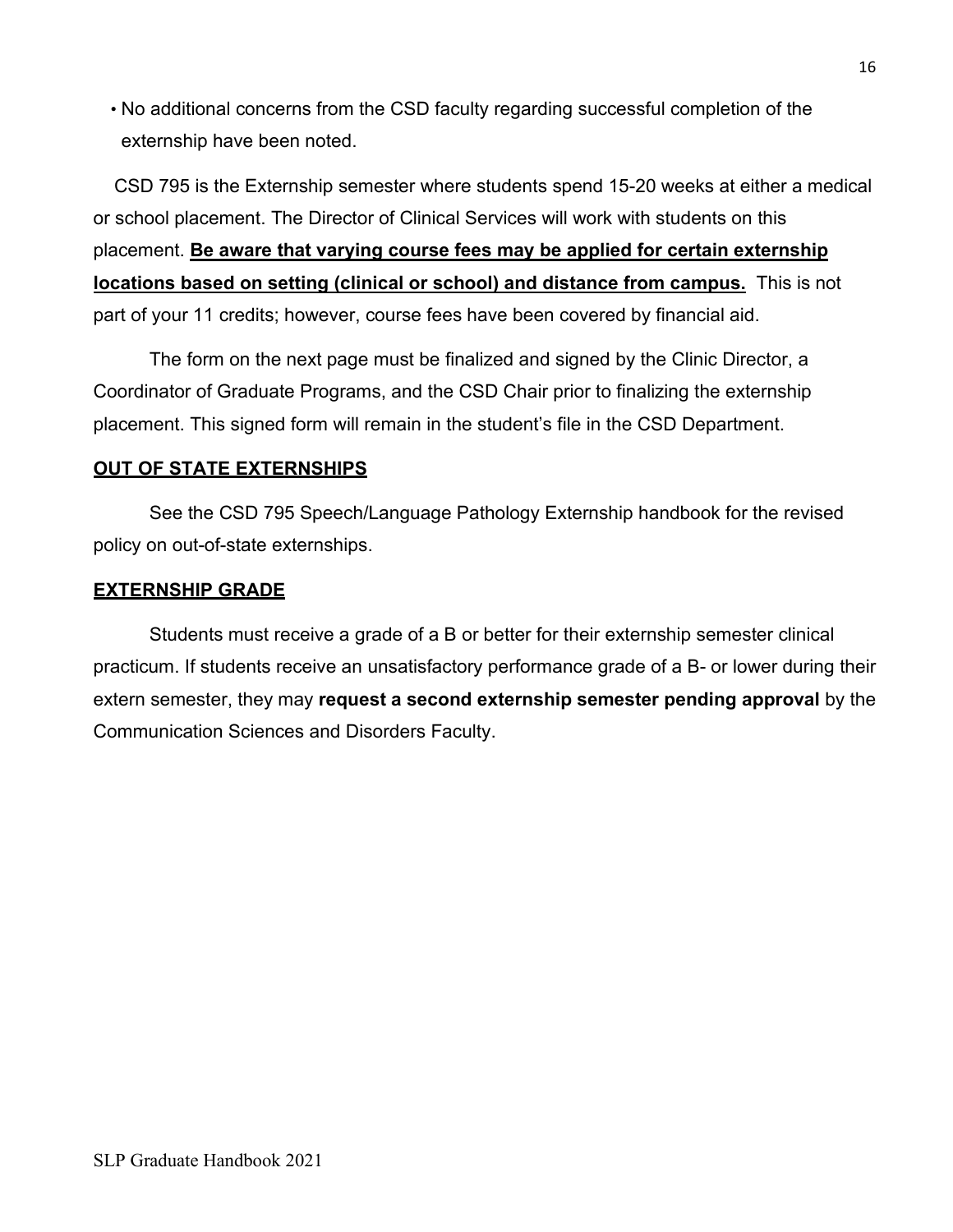#### **University of Wisconsin – Stevens Point Communication Sciences and Disorders Externship Approval**

| Name                                                     |                                                                                                    |
|----------------------------------------------------------|----------------------------------------------------------------------------------------------------|
|                                                          | Approval by Coordinator of Graduate Academic Programs of CSD                                       |
|                                                          | Required academic coursework has been completed or is currently in progress, and                   |
| Medical/Clinical Externship                              |                                                                                                    |
| <b>Educational Externship</b>                            |                                                                                                    |
|                                                          | Student has overall GPA of 3.0, and                                                                |
|                                                          | Student has met all academic course competencies and no improvement plans are outstanding, and     |
| been noted.                                              | No additional concerns from the CSD faculty regarding successful completion of the externship have |
| <b>Approval by Director of Clinical Services of CSD:</b> |                                                                                                    |
|                                                          | Clinical requirements have been completed or are currently in progress, and                        |
|                                                          | Student has met all clinical competencies and no improvement plans are outstanding, and            |
| have been noted.                                         | No additional concerns from the CSD faculty regarding successful completion of the externship      |
|                                                          | Final Approval for Externship Placement by Department Chair of CSD:                                |
|                                                          | Full approval for externship placement                                                             |
|                                                          | Recommend placement within UWSP service area (60-90-mile radius)                                   |
|                                                          | Recommend placement in geographical area of student's choice                                       |
|                                                          | Approval pending: improvement plan is in place, however progress has been noted                    |
|                                                          | If placement is approved, recommend placement within UWSP service area (60-90 mile radius)         |
|                                                          | If placement is approved, recommend placement in geographical area of student's choice             |
| been limited                                             | Approval denied: improvement plan is in place or concerns have been noted, and progress has        |
|                                                          |                                                                                                    |

Signature of CSD Chair **Date** Date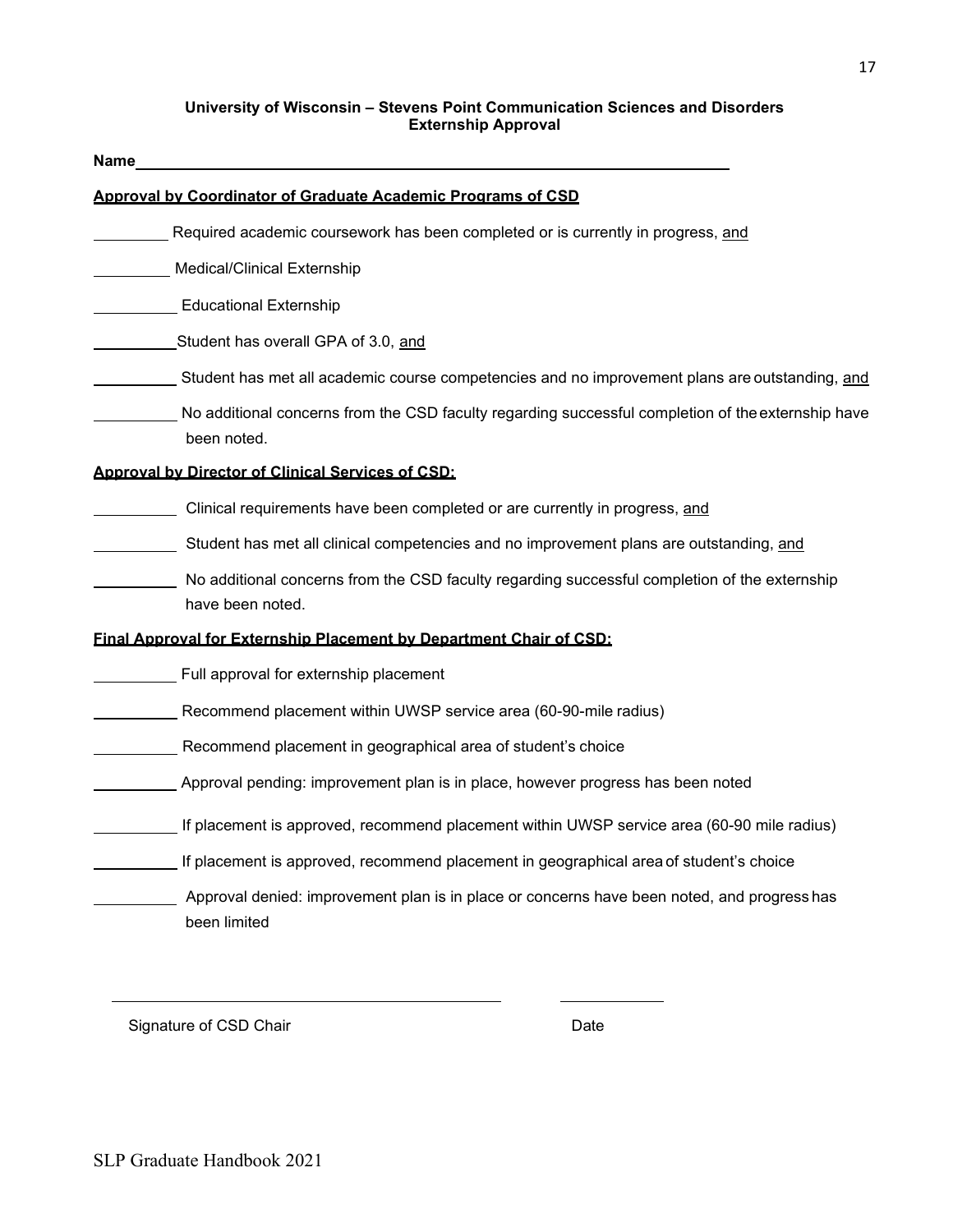#### **APPLICATION FOR CANDIDACY/GRADUATE PLAN OF STUDY: COMMUNICATION SCIENCES AND DISORDERS SPEECH LANGUAGE PATHOLOGY**

*To be completed after 9 semester credits of graduate coursework (first semester of graduate study)*

| 1. I have completed_earchlog graduate credits with a grade point average of ______, and I have met the<br>necessary grade requirements. |      |  |  |  |  |  |
|-----------------------------------------------------------------------------------------------------------------------------------------|------|--|--|--|--|--|
| 2. Attached is an approval list of course work for my program. All deficiencies, if any, will be removed prior<br>to graduation.        |      |  |  |  |  |  |
| 3. I anticipate completing the work for my degree by___________________.<br>(month) (year)                                              |      |  |  |  |  |  |
| <b>Student Signature</b><br>Date                                                                                                        |      |  |  |  |  |  |
|                                                                                                                                         |      |  |  |  |  |  |
|                                                                                                                                         |      |  |  |  |  |  |
| Approved:<br>Coordinator of Graduate Programs                                                                                           | Date |  |  |  |  |  |
| Approved:<br>Department Chair                                                                                                           | Date |  |  |  |  |  |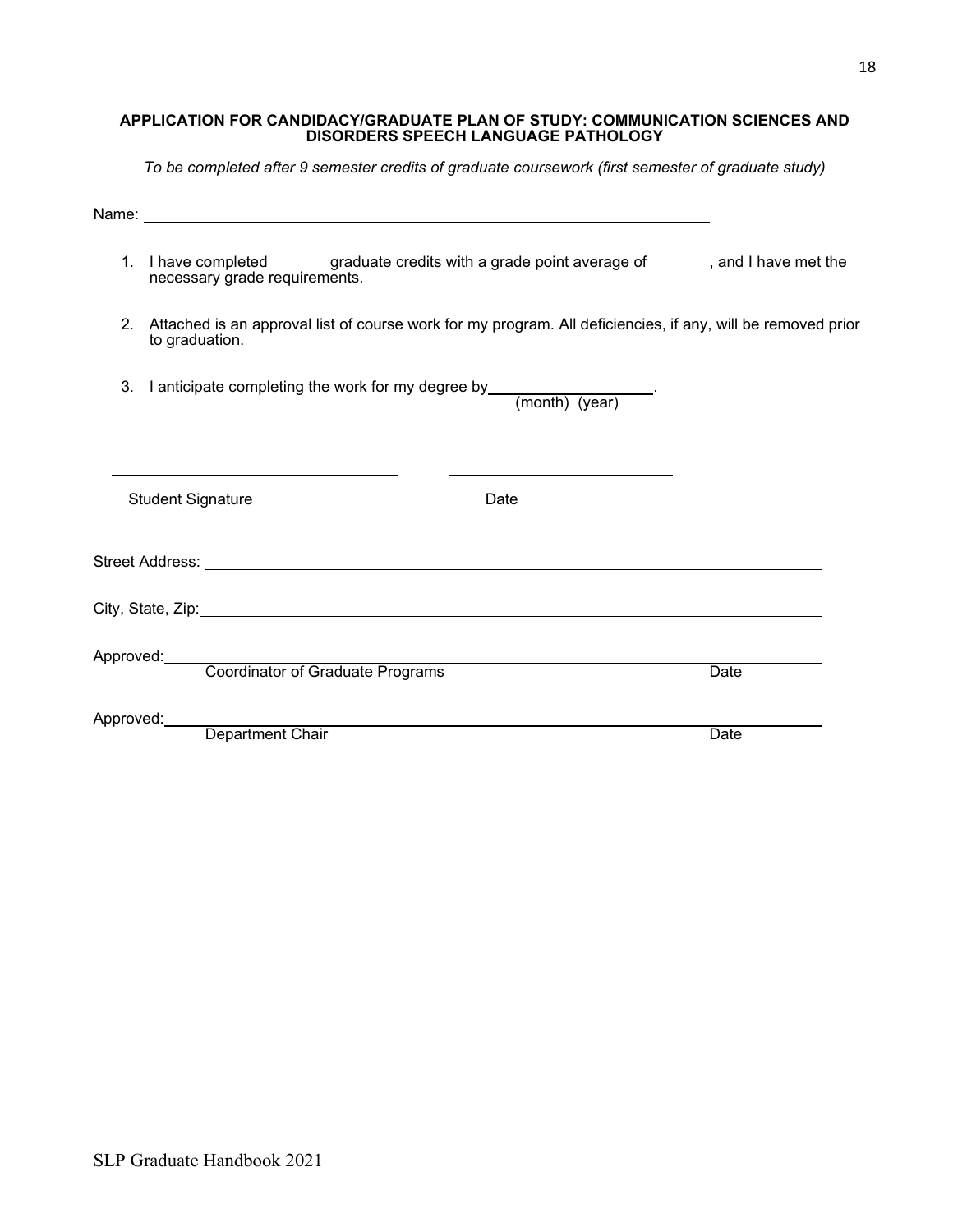| Univ.       | Course         | <b>Course</b>                                                         | School<br>Grade<br>Year |  | # Of Credits / Semester |     |     |            |      |     |
|-------------|----------------|-----------------------------------------------------------------------|-------------------------|--|-------------------------|-----|-----|------------|------|-----|
|             | <b>Number</b>  |                                                                       |                         |  | Fall                    | Win | Spr | <b>Sum</b> | Fall | Spr |
| <b>UWSP</b> | <b>CSD 710</b> | Research Methods & Critical<br>Thinking in CSD                        |                         |  |                         |     |     |            |      |     |
| <b>UWSP</b> | <b>CSD 723</b> | Fluency<br><b>Disorders</b>                                           |                         |  |                         |     |     |            |      |     |
| <b>UWSP</b> | <b>CSD 724</b> | Neuromotor<br><b>Disorders</b>                                        |                         |  |                         |     |     |            |      |     |
| <b>UWSP</b> | <b>CSD 735</b> | Language Disorders: School-<br>Age Children and Adolescents           |                         |  |                         |     |     |            |      |     |
| <b>UWSP</b> | <b>CSD 738</b> | Early Intervention                                                    |                         |  |                         |     |     |            |      |     |
| <b>UWSP</b> | <b>CSD 740</b> | Aphasia and Age-related<br>Changes                                    |                         |  |                         |     |     |            |      |     |
| <b>UWSP</b> | CSD 741        | <b>Cognitive Communication</b><br><b>Disorders</b>                    |                         |  |                         |     |     |            |      |     |
| <b>UWSP</b> | <b>CSD 742</b> | Autism Spectrum Disorders                                             |                         |  |                         |     |     |            |      |     |
| <b>UWSP</b> | <b>CSD 745</b> | Advanced Study in<br><b>Phonological Disorders</b>                    |                         |  |                         |     |     |            |      |     |
| <b>UWSP</b> | <b>CSD 746</b> | Dysphagia                                                             |                         |  |                         |     |     |            |      |     |
| <b>UWSP</b> | $CSD$ 763      | <b>Aural Rehabilitation (If</b><br>needed)                            |                         |  |                         |     |     |            |      |     |
| <b>UWSP</b> | <b>CSD 765</b> | Augmentative & Alternative<br>Communication                           |                         |  |                         |     |     |            |      |     |
| <b>UWSP</b> | <b>CSD 773</b> | Counseling in Speech-<br>Language Pathology                           |                         |  |                         |     |     |            |      |     |
| <b>UWSP</b> | <b>CSD 775</b> | <b>Medical Settings</b>                                               |                         |  |                         |     |     |            |      |     |
| <b>UWSP</b> | <b>CSD 776</b> | <b>School Methods</b>                                                 |                         |  |                         |     |     |            |      |     |
| <b>UWSP</b> | <b>CSD 784</b> | Disorders of<br>Phonation                                             |                         |  |                         |     |     |            |      |     |
| <b>UWSP</b> | <b>CSD 786</b> | Cleft Palate and Craniofacial<br><b>Disorders</b>                     |                         |  |                         |     |     |            |      |     |
| <b>UWSP</b> | <b>CSD 790</b> | Seminar in Communication<br>Sciences and Disorders (if<br>applicable) |                         |  |                         |     |     |            |      |     |

#### COMMUNICATION SCIENCES AND DISORDERS GRADUATE PROGRAM SPEECH-LANGUAGE PATHOLOGY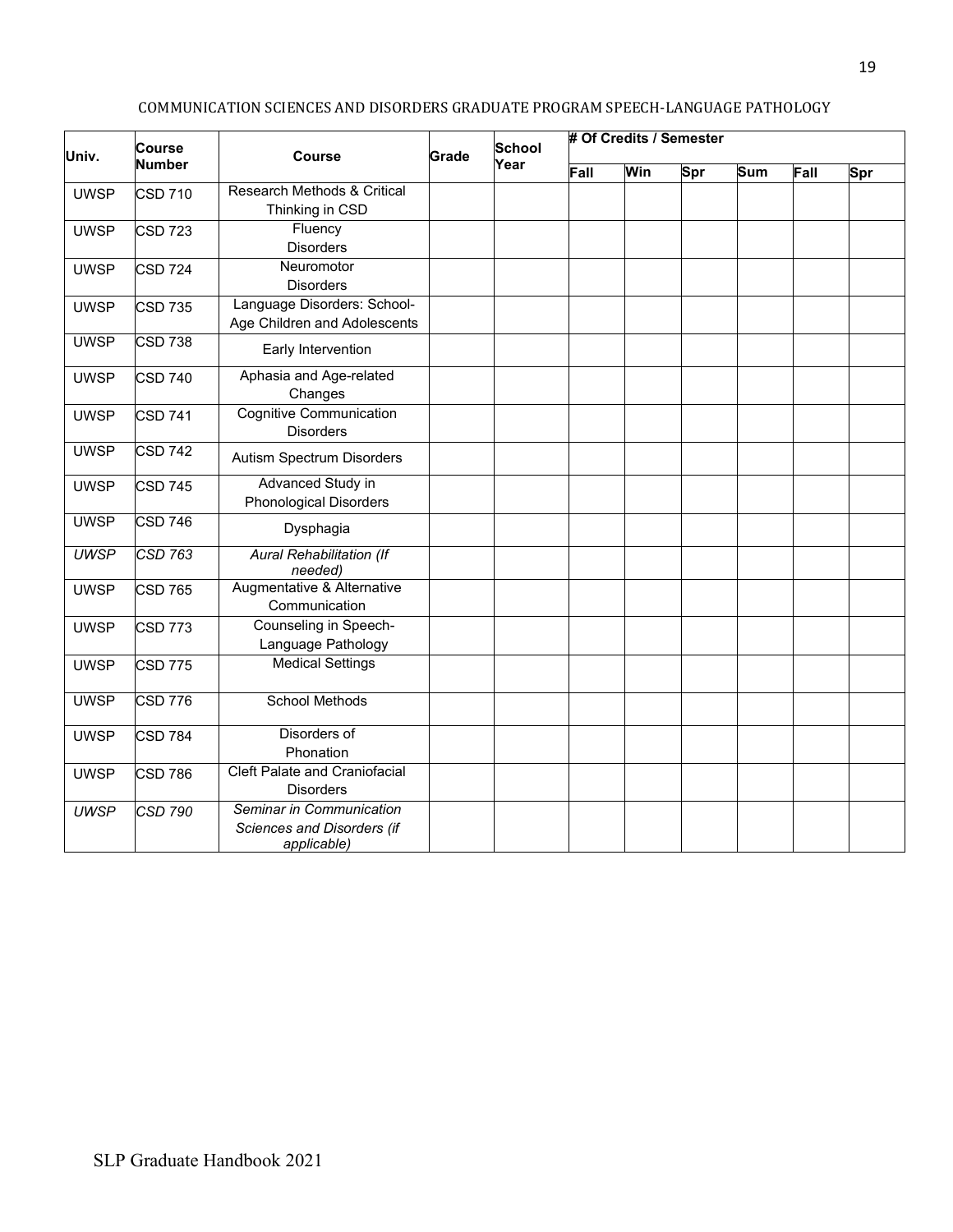| <b>UWSP</b>                     | <b>CSD 791</b> | Graduate                             |  |  |  |  |
|---------------------------------|----------------|--------------------------------------|--|--|--|--|
|                                 |                | Practicum I                          |  |  |  |  |
| <b>UWSP</b>                     | <b>CSD 792</b> | Graduate Practicum II                |  |  |  |  |
| <b>UWSP</b>                     | <b>CSD 793</b> | <b>Graduate Practicum III</b>        |  |  |  |  |
| <b>UWSP</b>                     | <b>CSD 794</b> | Graduate Practicum IV                |  |  |  |  |
| <b>UWSP</b>                     | <b>CSD 795</b> | Externship                           |  |  |  |  |
| <b>UWSP</b>                     | <b>CSD 796</b> | Independent Study (if<br>applicable) |  |  |  |  |
| <b>UWSP</b>                     | $CSD$ 797      | Workshop (if applicable)             |  |  |  |  |
|                                 |                |                                      |  |  |  |  |
|                                 |                | <b>OTHER</b>                         |  |  |  |  |
| <b>TOTAL</b><br><b>CREDITS:</b> |                |                                      |  |  |  |  |

**Include approved graduate work taken at other universities, grades for the fall semester, and courses you plan to take in the remaining spring, summer, fall, and spring semesters.**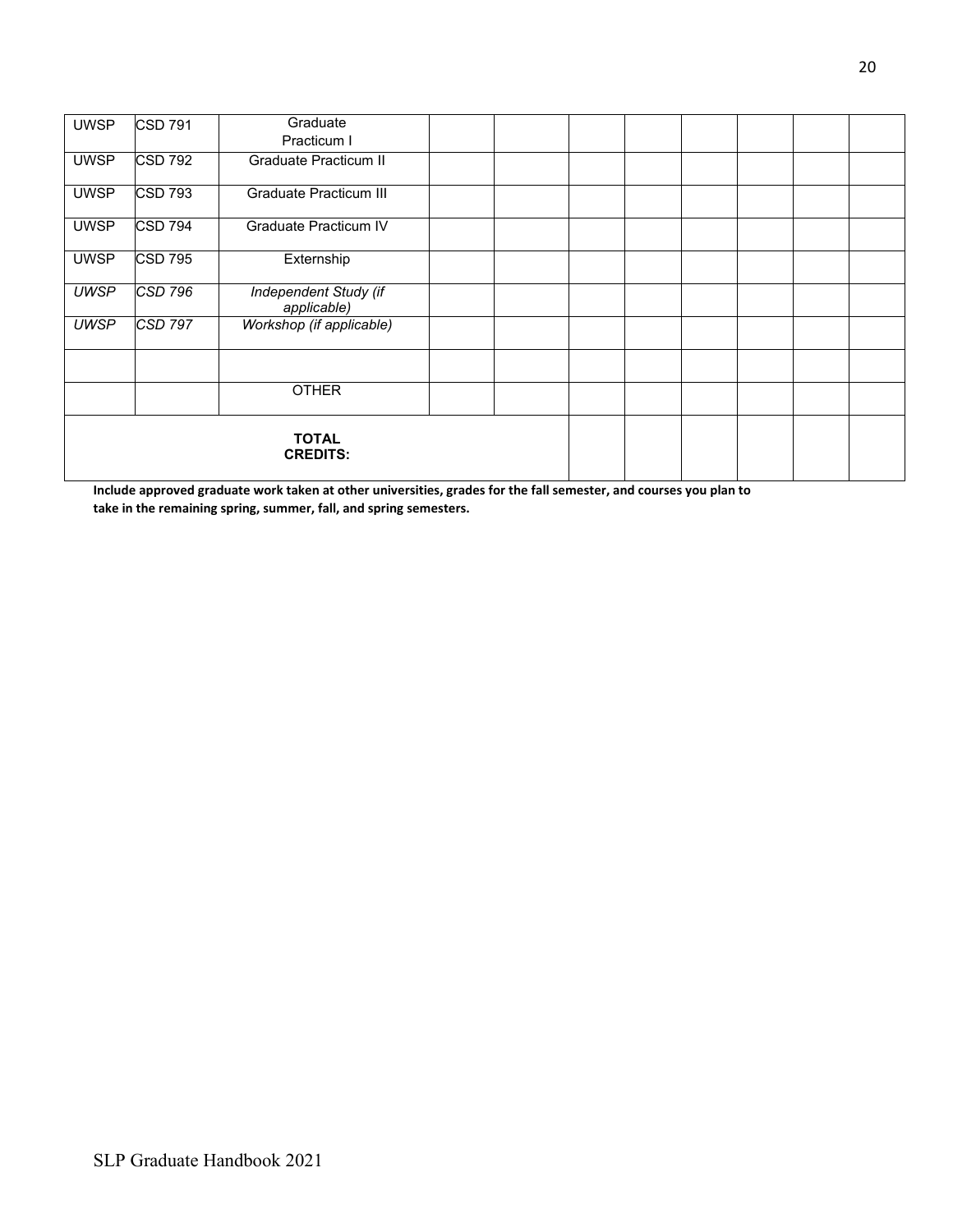# **\*\*\*EXAMPLE OF COMPLETED FORM\*\*\***

#### **APPLICATION FOR CANDIDACY/GRADUATE PLAN OF STUDY: COMMUNICATION SCIENCES AND DISORDERS SPEECH LANGUAGE PATHOLOGY**

*To be completed after 9 semester credits of graduate coursework (first semester of graduate study)*

|                | Name: Grad Student Content Content Content Content Content Content Content Content Content Content Content Content Content Content Content Content Content Content Content Content Content Content Content Content Content Con |      |  |
|----------------|--------------------------------------------------------------------------------------------------------------------------------------------------------------------------------------------------------------------------------|------|--|
|                | 1. I have completed________11_____graduate credits with a grade point average of<br>3.67 _____, and I have met the necessary grade requirements.                                                                               |      |  |
| 2 <sub>1</sub> | Attached is an approval list of course work for myprogram. All deficiencies, if any,<br>will be removed prior to graduation.                                                                                                   |      |  |
|                | 3. I anticipate completing the work for my degree by ___________________________<br>(month) (year)                                                                                                                             |      |  |
|                | <b>Student Signature</b>                                                                                                                                                                                                       | Date |  |
|                | Street Address: No. 2014 19:30 19:30 19:30 19:30 19:30 19:30 19:30 19:30 19:30 19:30 19:30 19:30 19:30 19:30 1                                                                                                                 |      |  |
|                |                                                                                                                                                                                                                                |      |  |
|                | Approved: Coordinator of Graduate Programs                                                                                                                                                                                     | Date |  |
|                | Approved:<br>Department Chair                                                                                                                                                                                                  |      |  |
|                |                                                                                                                                                                                                                                | Date |  |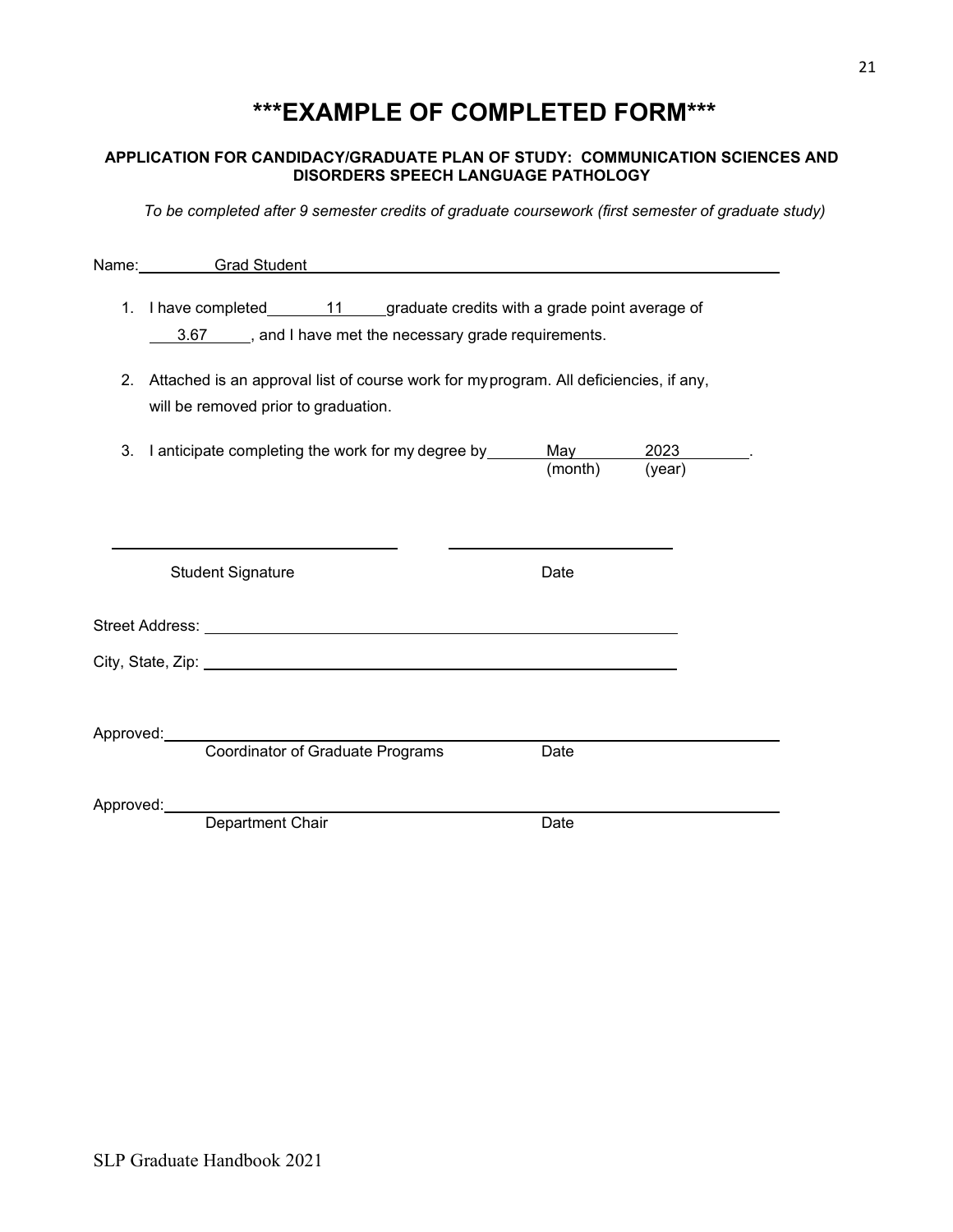| Univ.       | <b>Course</b>  | <b>Course</b>                                               | School<br>Grade |      | # Of Credits / Semester |                |                |                |                |     |
|-------------|----------------|-------------------------------------------------------------|-----------------|------|-------------------------|----------------|----------------|----------------|----------------|-----|
|             | <b>Number</b>  |                                                             |                 | Year | Fall                    | Win            | Spr            | Sum            | Fall           | Spr |
| <b>UWSP</b> | <b>CSD 710</b> | Research Methods & Critical<br>Thinking in CSD              | A               | 2021 | 1                       |                |                |                |                |     |
| <b>UWSP</b> | <b>CSD 723</b> | Fluency<br><b>Disorders</b>                                 |                 | 2023 |                         |                | $\overline{2}$ |                |                |     |
| <b>UWSP</b> | <b>CSD 724</b> | Neuromotor<br><b>Disorders</b>                              |                 | 2023 |                         | $\overline{2}$ |                |                |                |     |
| <b>UWSP</b> | <b>CSD 735</b> | Language Disorders: School-<br>Age Children and Adolescents |                 | 2022 |                         |                |                |                | 3              |     |
| <b>UWSP</b> | <b>CSD 738</b> | Early Intervention                                          |                 | 2022 |                         |                |                | $\overline{2}$ |                |     |
| <b>UWSP</b> | <b>CSD 740</b> | Aphasia and Age-related<br>Changes                          |                 | 2022 |                         |                | $\overline{2}$ |                |                |     |
| <b>UWSP</b> | <b>CSD 741</b> | <b>Cognitive Communication</b><br><b>Disorders</b>          |                 | 2022 |                         | $\overline{2}$ |                |                |                |     |
| <b>UWSP</b> | <b>CSD 742</b> | Autism Spectrum Disorders                                   |                 | 2022 |                         |                | 2              |                |                |     |
| <b>UWSP</b> | <b>CSD 745</b> | Advanced Study in<br><b>Phonological Disorders</b>          | $A-$            | 2021 | $\overline{2}$          |                |                |                |                |     |
| <b>UWSP</b> | <b>CSD 746</b> | Dysphagia                                                   |                 | 2022 |                         |                | 3              |                |                |     |
| <b>UWSP</b> | <b>CSD 763</b> | <b>Aural Rehabilitation</b>                                 | NA              |      |                         |                |                |                |                |     |
| <b>UWSP</b> | <b>CSD 765</b> | Augmentative & Alternative<br>Communication                 | A-              | 2021 | $\mathfrak{S}$          |                |                |                |                |     |
| <b>UWSP</b> | <b>CSD 773</b> | Counseling in Speech-<br>Language Pathology                 | $\mathbf{A}$    | 2021 | $\mathbf{1}$            |                |                |                |                |     |
| <b>UWSP</b> | <b>CSD 775</b> | <b>Medical Settings</b>                                     |                 | 2022 |                         |                |                | $\mathbf{1}$   |                |     |
| <b>UWSP</b> | <b>CSD 776</b> | <b>School Methods</b>                                       |                 | 2022 |                         |                |                |                | $\overline{2}$ |     |
| <b>UWSP</b> | <b>CSD 784</b> | Disorders of<br>Phonation                                   | B+              | 2021 | $\mathfrak{S}$          |                |                |                |                |     |
| <b>UWSP</b> | <b>CSD 786</b> | <b>Cleft Palate and Craniofacial</b><br><b>Disorders</b>    |                 | 2022 |                         |                |                | $\overline{c}$ |                |     |
| <b>UWSP</b> | <b>CSD 790</b> | Seminar in Communication<br><b>Sciences and Disorders</b>   | NA              |      |                         |                |                |                |                |     |

#### COMMUNICATION SCIENCES AND DISORDERS GRADUATE PROGRAM SPEECH-LANGUAGE PATHOLOGY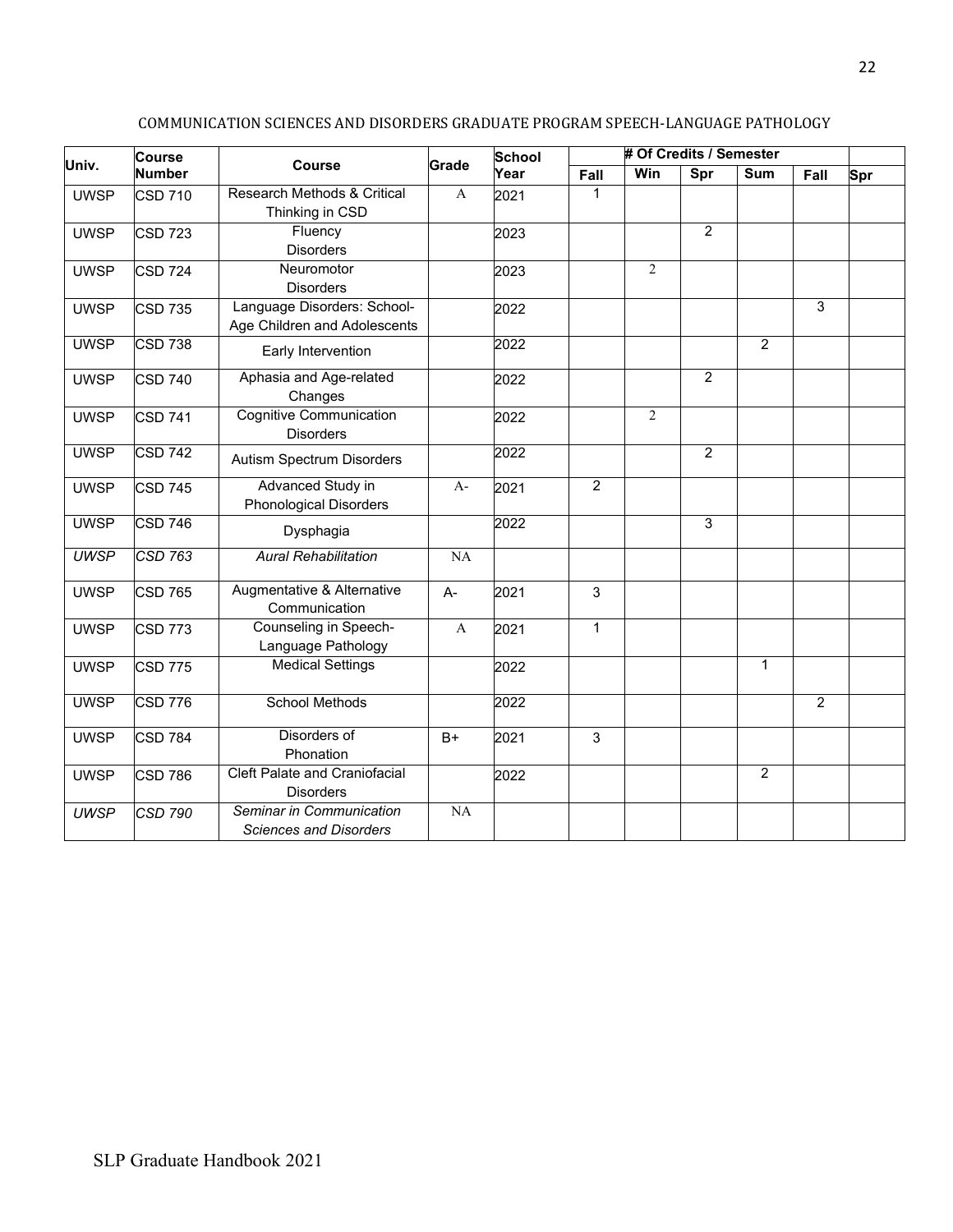| <b>UWSP</b>                     | <b>CSD 791</b> | Graduate<br>Practicum I  | Α  | 2021 |  |   |   |   |    |
|---------------------------------|----------------|--------------------------|----|------|--|---|---|---|----|
| <b>UWSP</b>                     | <b>CSD 792</b> | Graduate Practicum II    |    | 2022 |  | 3 |   |   |    |
| <b>UWSP</b>                     | <b>CSD 793</b> | Graduate Practicum III   |    | 2022 |  |   | 3 |   |    |
| <b>UWSP</b>                     | <b>CSD 794</b> | Graduate Practicum IV    |    | 2022 |  |   |   | 3 |    |
| <b>UWSP</b>                     | <b>CSD 795</b> | Externship               |    | 2023 |  |   |   |   | 11 |
| <b>UWSP</b>                     | $CSD$ 796      | <b>Independent Study</b> | NA |      |  |   |   |   |    |
| <b>UWSP</b>                     | <b>CSD 797</b> | Workshop                 | NA |      |  |   |   |   |    |
|                                 |                |                          |    |      |  |   |   |   |    |
|                                 |                | <b>OTHER</b>             |    |      |  |   |   |   |    |
| <b>TOTAL</b><br><b>CREDITS:</b> |                |                          |    |      |  |   |   |   |    |

**Include approved graduate work taken at other universities, grades for the fall semester, and courses you plan to take in the remaining spring, summer, fall, and spring semesters.**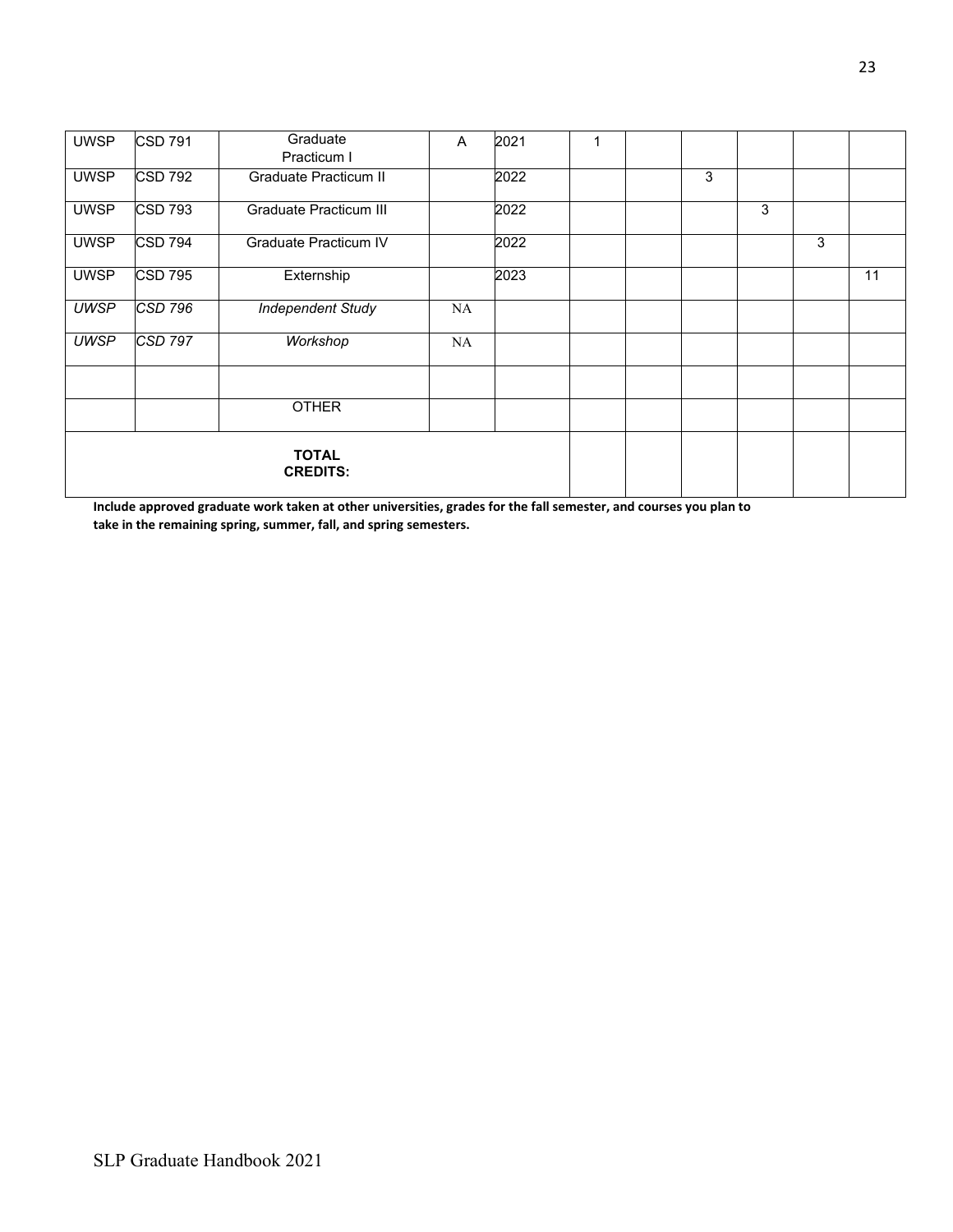#### **ASHA Requirements Needed**

| Univ. | <b>Course</b>         |               | Grade | <b>School</b> | # Of Credits / Semester |            |            |      |     |
|-------|-----------------------|---------------|-------|---------------|-------------------------|------------|------------|------|-----|
|       | <b>Number</b>         | <b>Course</b> |       | Year          | Fall                    | <b>Spr</b> | <b>Sum</b> | Fall | Spr |
|       |                       |               |       |               |                         |            |            |      |     |
|       |                       |               |       |               |                         |            |            |      |     |
|       |                       |               |       |               |                         |            |            |      |     |
|       |                       |               |       |               |                         |            |            |      |     |
|       |                       |               |       |               |                         |            |            |      |     |
|       |                       |               |       |               |                         |            |            |      |     |
|       | <b>TOTAL CREDITS:</b> |               |       |               |                         |            |            |      |     |
|       |                       |               |       |               |                         |            |            |      |     |

## **Department of Public Instruction (DPI) Requirements Needed**

| Univ. | <b>Course</b><br><b>Course</b> | Grade | <b>School</b> | # Of Credits / Semester |      |     |     |      |     |
|-------|--------------------------------|-------|---------------|-------------------------|------|-----|-----|------|-----|
|       | <b>Number</b>                  |       |               | Year                    | Fall | Spr | Sum | Fall | Spr |
|       |                                |       |               |                         |      |     |     |      |     |
|       |                                |       |               |                         |      |     |     |      |     |
|       |                                |       |               |                         |      |     |     |      |     |
|       |                                |       |               |                         |      |     |     |      |     |
|       |                                |       |               |                         |      |     |     |      |     |
|       |                                |       |               |                         |      |     |     |      |     |
|       | <b>TOTAL CREDITS:</b>          |       |               |                         |      |     |     |      |     |
|       |                                |       |               |                         |      |     |     |      |     |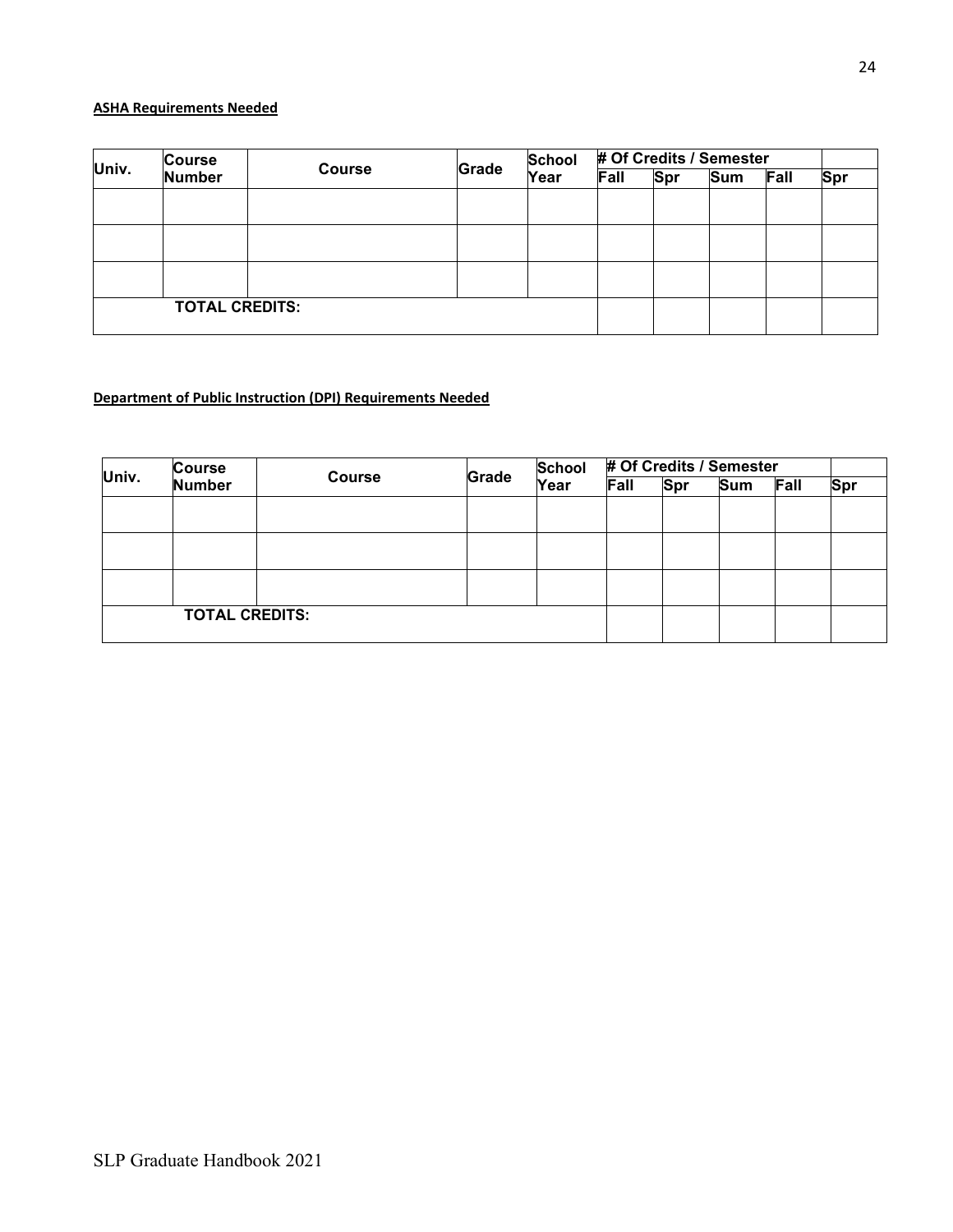**Improvement Plan for Academic and Clinical Knowledge and Skills** *Communication Sciences and Disorders (CSD) University of Wisconsin-Stevens Point* (Revised 5/14/14)

| Name:<br><u>and the control of the control of the control of the control of the control of the control of the control of the control of the control of the control of the control of the control of the control of the control of the con</u> | Date:    |
|-----------------------------------------------------------------------------------------------------------------------------------------------------------------------------------------------------------------------------------------------|----------|
|                                                                                                                                                                                                                                               |          |
| Plan to be implemented: Notified and the set of the set of the set of the set of the set of the set of the set of the set of the set of the set of the set of the set of the set of the set of the set of the set of the set o                | semester |
| Type of Plan (Academic or Clinic): <u>contract the contract of Planets and the contract of the contract of the contract of the contract of the contract of the contract of the contract of the contract of the contract of the c</u>          |          |

Faculty and Staff Involved with the Plan:

## **Enter the ASHA standard number and letter that addresses the area of concern for the student.**

| <b>Standards</b>        | <b>Explanation of need</b>                                                                                                                                                                   | Describe what the student<br>has agreed to do to<br>improve the knowledge<br>and skill(s) related to the<br><b>ASHA standards.</b> | <b>Describe what the</b><br>faculty/staff will do to<br>support the student's<br>knowledge and skill<br>development. |
|-------------------------|----------------------------------------------------------------------------------------------------------------------------------------------------------------------------------------------|------------------------------------------------------------------------------------------------------------------------------------|----------------------------------------------------------------------------------------------------------------------|
| <b>ASHA</b><br>Standard | Check the items that apply or write a short<br>description.<br>Student performance requires<br>maximum supervision<br>Student has not achieved a beginning<br>competency (BC) level<br>Other |                                                                                                                                    |                                                                                                                      |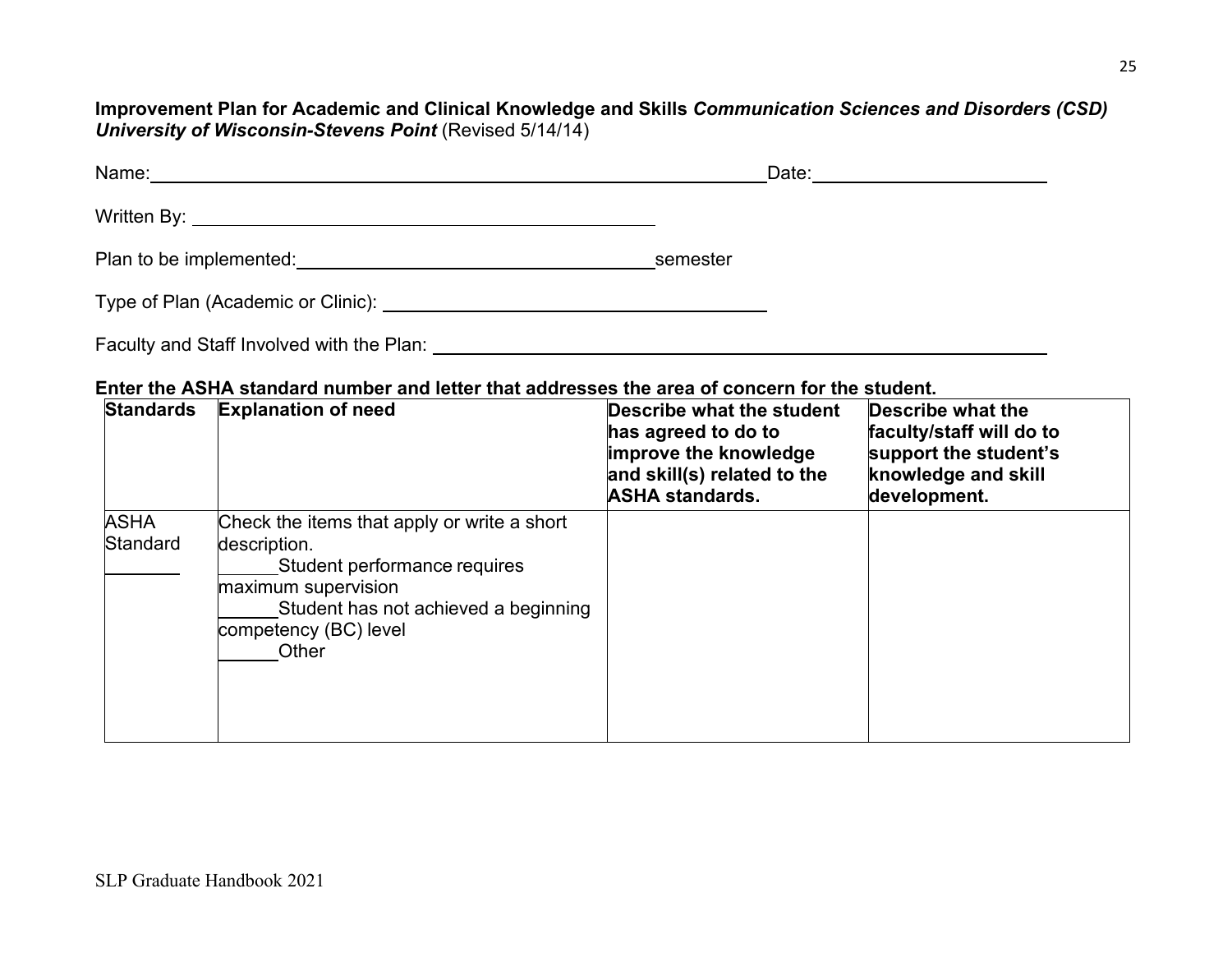| Check the items that apply or write a short<br>description.<br>Student performance requires<br>maximum supervision<br>Student has not achieved a<br>beginning competency (BC) level<br>Other |  |
|----------------------------------------------------------------------------------------------------------------------------------------------------------------------------------------------|--|
|----------------------------------------------------------------------------------------------------------------------------------------------------------------------------------------------|--|

By signing this improvement plan, you agree to the following.

- **1. The student will develop strategies to meet their objective(s).**
- **2. The student will monitor their performance and progress in achieving the objective(s) on this plan.**
- **3. The student, faculty, and staff will review the improvement plan and discuss performance and progress at the beginning, at mid-term, and at the end of the semester when a plan is active.**
- **4. The student understands the potential delay in program duration and dismissal from the program if the knowledge and skills are not met (see below).**

**The student must make satisfactory progress on each standard included in the improvement plan to be considered for off-campus clinical practicum placement. Changes to practicum assignments and placements could extend the length of the student's graduate program. All improvement plans must be completed prior to externship placement, as per the Graduate Handbook section entitled "Approval for the Clinical Externship". CSD Faculty will determine whether the student has met the standards. If the student does not meet each standard on the improvement plan after a full 16-week semester, they will be dismissed from the program.**

| <b>Student Signature</b>                              | Date | Department Chair                     | Date |  |  |
|-------------------------------------------------------|------|--------------------------------------|------|--|--|
| <b>Coordinator of Graduate Programs</b>               | Date | <b>Director of Clinical Services</b> | Date |  |  |
| Skill objective(s) met<br>Skill objectives(s) not met |      |                                      |      |  |  |
| <b>Student Signature</b>                              | Date | <b>Associate Dean and Chair</b>      | Date |  |  |
| <b>Coordinator of Graduate Programs</b>               | Date | <b>Director of Clinical Services</b> | Date |  |  |
| SLP Graduate Handbook 2021                            |      |                                      |      |  |  |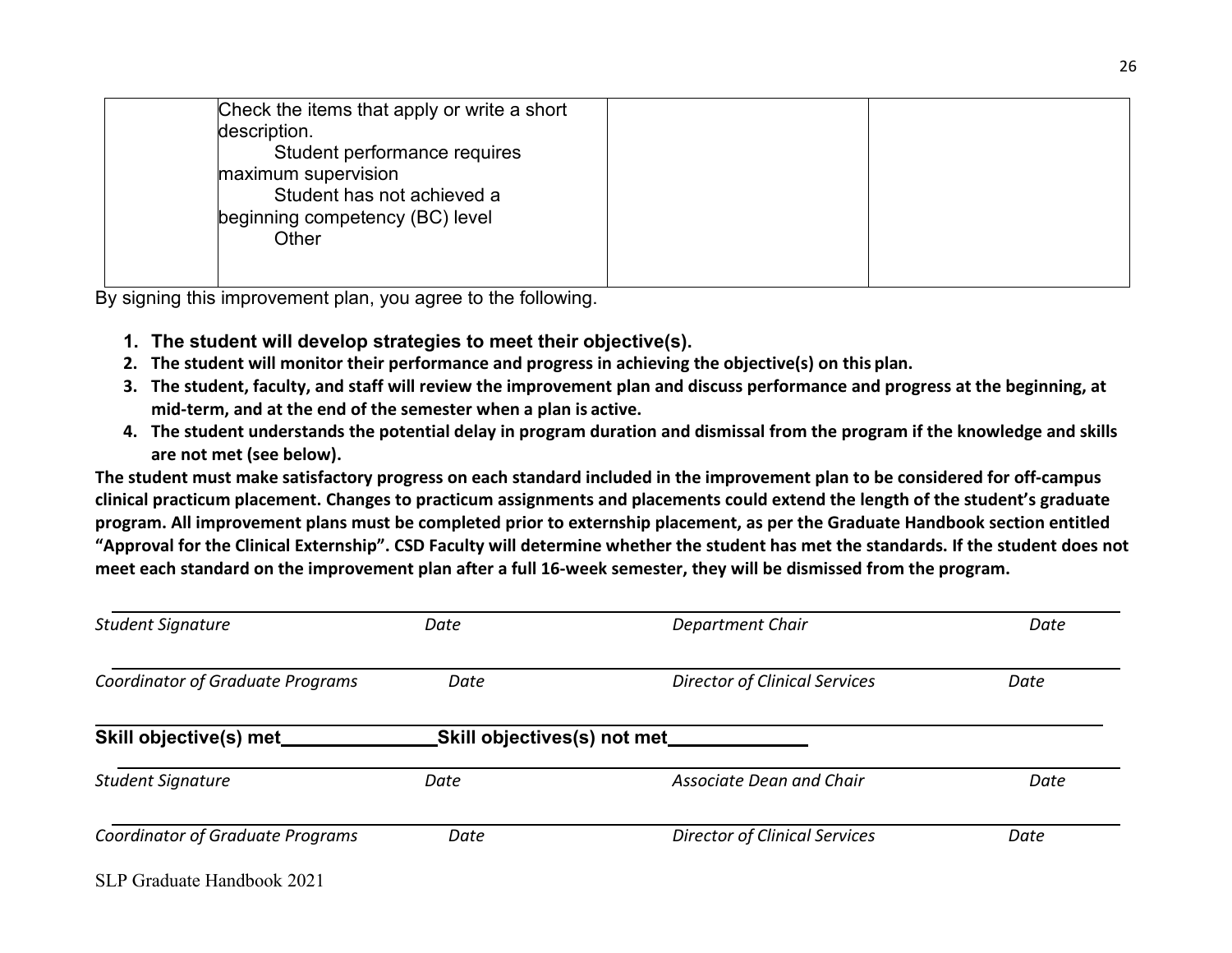## **Speech Language Pathology Graduate Program Sequence Fall 2021**

## **I Fall 2021**

CSD 710 (1) Research Methods and Critical Thinking in CSD

CSD 745 (2) Advanced Study in Phonological Disorders

CSD 765 (3) AAC

CSD 773 (1) Counseling in Speech-Language Pathology

CSD 784 (3) Disorders of Phonation

CSD 791 (1) Graduate Practicum I

Credits 11

## **Winterim 2022**

CSD 724 (2) Neuromotor Speech Disorders

## **II Spring 2022**

CSD 723 (2) Fluency CSD 740 (3) Aphasia and Age-related Changes CSD 742 (2) Autism Spectrum Disorders CSD 746 (3) Dysphagia CSD 792 (3) Graduate Practicum II Credits 13

## **Summer Session 2022**

CSD 738 (2) Early Intervention CSD 775 (1) Medical Settings CSD 786 (2) Cleft Palate and Craniofacial Disorders CSD 793 (3) Graduate Practicum III Credits 8

## **III Fall 2022**

CSD 741 (2) Cognitive Communication Disorders CSD 735 (3) Language Disorders in School Age Children and Adolescents CSD 776 (2) School Methods CSD 794 (3) Graduate Practicum IV Credits 10

## **Winterim 2023**

Comprehensive Exams

# **IV Spring 2023**

CSD 795 (11) Externship in Speech-Language Pathology \*CSD 700 (1)Portfolio (elective)

## **Revised 7/15/2021**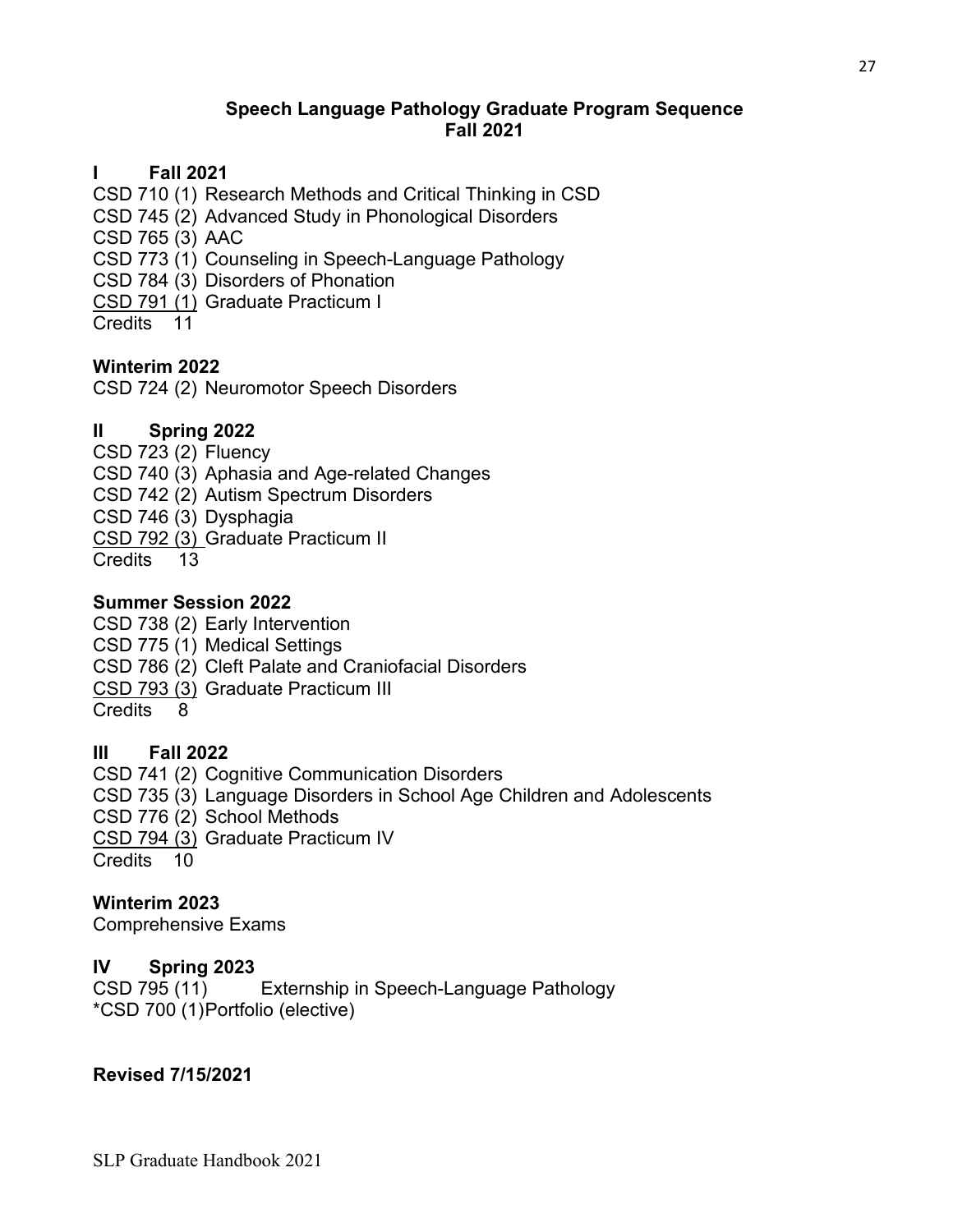## *University of Wisconsin-Stevens Point Communication Sciences and Disorders SLP Graduate Program Courses*

700 Professional Issues and Portfolio Development for Speech-Language Pathology Externs (1 credit) Discuss pertinent issues related to the school externship experience, completion of the professional portfolio.

710 Research Methods and Critical Thinking in Communication Sciences and Disorders (1 credit) Become a knowledgeable consumer of research in the area of Communication Sciences and Disorders. Learn to evaluate research literature and integrate theory into a framework of critical thinking based on the principles of Evidence-Based Practice.

721 Fluency Disorders (2 credits) Research related to etiology, onset, development, and maintenance of stuttering and other speech fluency disorders. Assessment and treatment of preschoolers, school-age children, adolescents, and adults. Prereq: cons instr.

724 Meuromotor Disorders (2 credits) Critical issues in the assessment and management of motor speech disorders in children, adolescents, and adults. Multidisciplinary aspects of treatment associated with dysarthria, apraxia and other developmental and acquired neuromotor disorders. Prereq: cons instr.

735 Language Disorders in School-Age Children and Adolescents (3 credits) Impact of having a language-based disorder, and its effect on literacy development and academic success. Includes information processing, memory, word finding, nonliteral language, and problem-solving abilities using various assessments and curriculum-based intervention techniques that facilitate academic and social development.

738 Early Intervention (2 credits) Identification, assessment, program planning and intervention procedures for families of infants and toddlers with/at risk for disabilities. Biological and environmental risk factors, management, and the role of interdisciplinary teams in prevention and early intervention. Prereq: cons instr

740 Aphasia and Age-Related Changes (3 credits) This course examines the acquired language impairment aphasia, its impact on a person's daily life, aswell as methods and techniques for assessment and intervention. Communication and aging issues are also discussed. Prereq: cons instr

741 Cognitive-Communication Disorders (2 credits) This course examines the cognitivecommunication disorders resulting from right hemisphere damage, traumatic brain injuries, and degenerative conditions such as dementia. Prereq: cons instr

742 Autism Spectrum Disorders (2 credits) Assessment and intervention approaches based on current theoretical perspectives of Autism Spectrum Disorders. Focus on different methods of enhancing communication and socialization abilities of this population.

745 Advanced Study in Phonological Disorders (2 credits) Review of contemporary issues related to articulation and phonology. Assessment and treatment strategies for clinically and culturally diverse child and adult populations. Prereq: CSD 345 or equivalent and cons instr.

746 Dysphagia (3 credits) Normal bases of swallowing function as a foundation for exploring contemporary issues in the clinical and instrumental assessment of swallowing

SLP Graduate Handbook 2021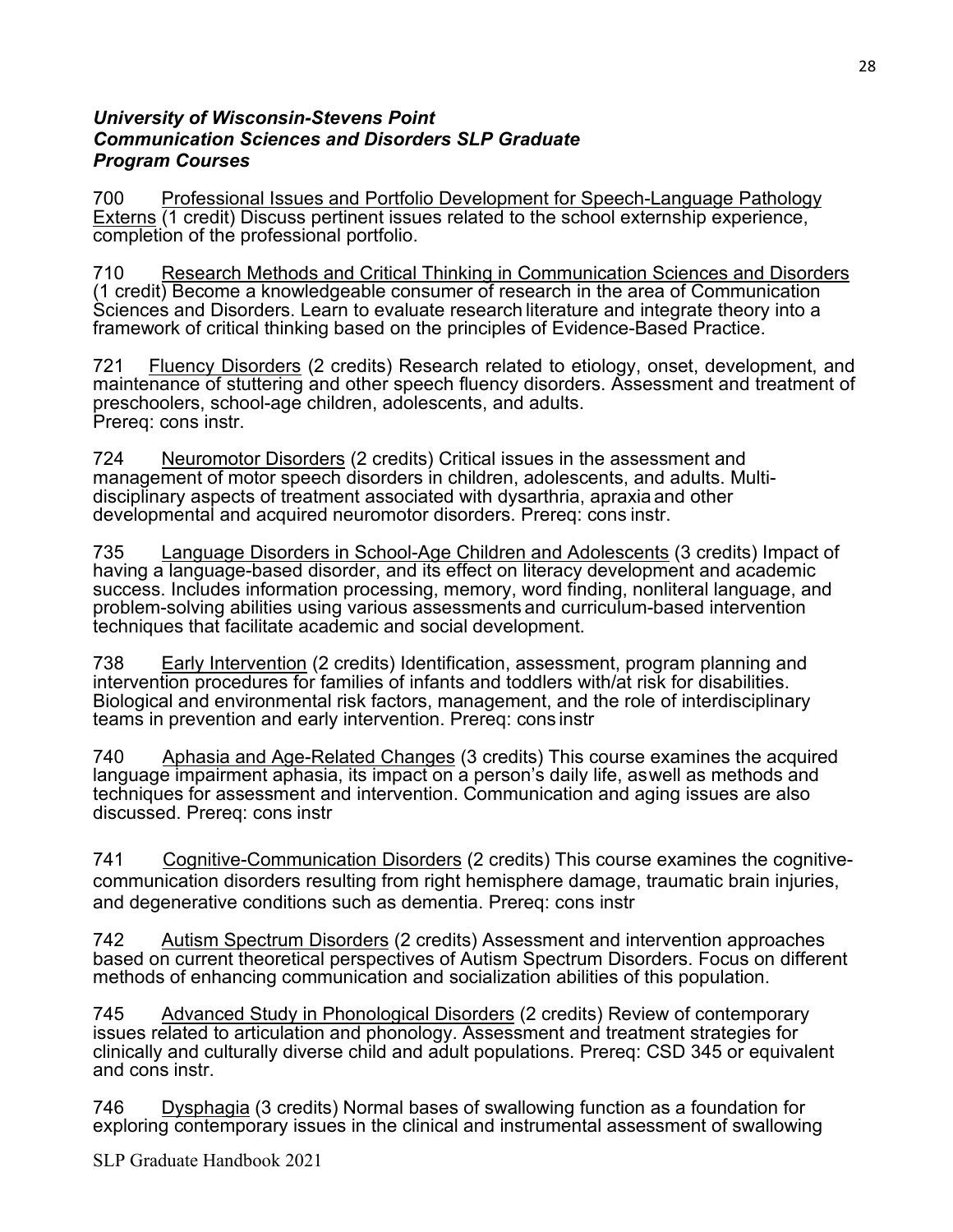disorders in infants, children, and adults. Management procedures for swallowing disorders across the lifespan will be reviewed with emphasis on multi- disciplinary aspects of treatment.

765 Augmentative and Alternative Communication (3 credits) A life span approach in the assessment, intervention, and management of individuals who are non- speaking because of developmental, motor, or acquired disabilities; determining and developing different communication opportunities supported by a multi- modal communication approach incorporating the use of both low and high technological approaches. Lab experiences will include various voice output systems and different assistive technology computer software. Prereq: cons instr.

773 Counseling in Speech-Language Pathology (1 credit) Theories on and philosophical orientations to the practice of counseling in daily interactions with people with communication disorders. Practical applications for clients with a variety of communication needs and their families in different settings will be targeted, as well as an understanding of the scope of practice within the profession of speech-language pathology. Prereq: cons instr

776 School Methods (2 credits) Course content will include the application of assessment and intervention skills to public early childhood, elementary, and secondary school contexts. Educational organization, legal mandates, certification/licensure, curriculum-relevant goals, collaborative roles, and current professional issues will be targeted. Prereq: cons instr

784 Disorders of Phonation (3 credits) Explore current trends in classification, differential diagnosis, assessment, treatment, and prevention of vocal dysfunction and resonance disorders across the life span. Atypical phonation disorders, causes of laryngeal cancer; medical management of malignant tumors of the larynx, and rehabilitation of laryngectomees will also be covered. Prereq: cons instr

785 Supplemental Externship in Speech-Language Pathology (6 credits) This supplemental externship is full time during summer session for students who wish to extern in a medical setting after completing a school externship. Prereq: completion of COMD 795 or equivalent, and permission of SCSD faculty.

786 Cleft Plate and Craniofacial Disorders (2 credit) Embryological development and anatomy/physiology of the facial and oral structures. Etiology of clefts and craniofacial anomalies. Multidisciplinary assessment and treatment of speech and language skills, including articulation, receptive/expressive language, resonance, voice, and feeding issues. Prereq: Cons instr.

790 Seminar in Communication Sciences and Disorders (1–3 credits) Content varies. Seminar format to study topics associated with speech-language pathology and audiology.

791 Graduate Practicum I (1 credit) Evaluation and management of persons with Communication Sciences and Disorders in the Speech, Language, and Hearing Clinic and selected off campus facilities. Prereq: cons instr.

792 Graduate Practicum II (3 credits) Evaluation and management of persons with Communication Sciences and Disorders in the Speech, Language, and Hearing Clinic and selected off campus facilities. Prereq: cons instr.

793 Graduate Practicum III (3 credits) Evaluation and management of persons with Communication Sciences and Disorders in the Speech, Language, and Hearing Clinic and selected off campus facilities. Prereq: cons instr.